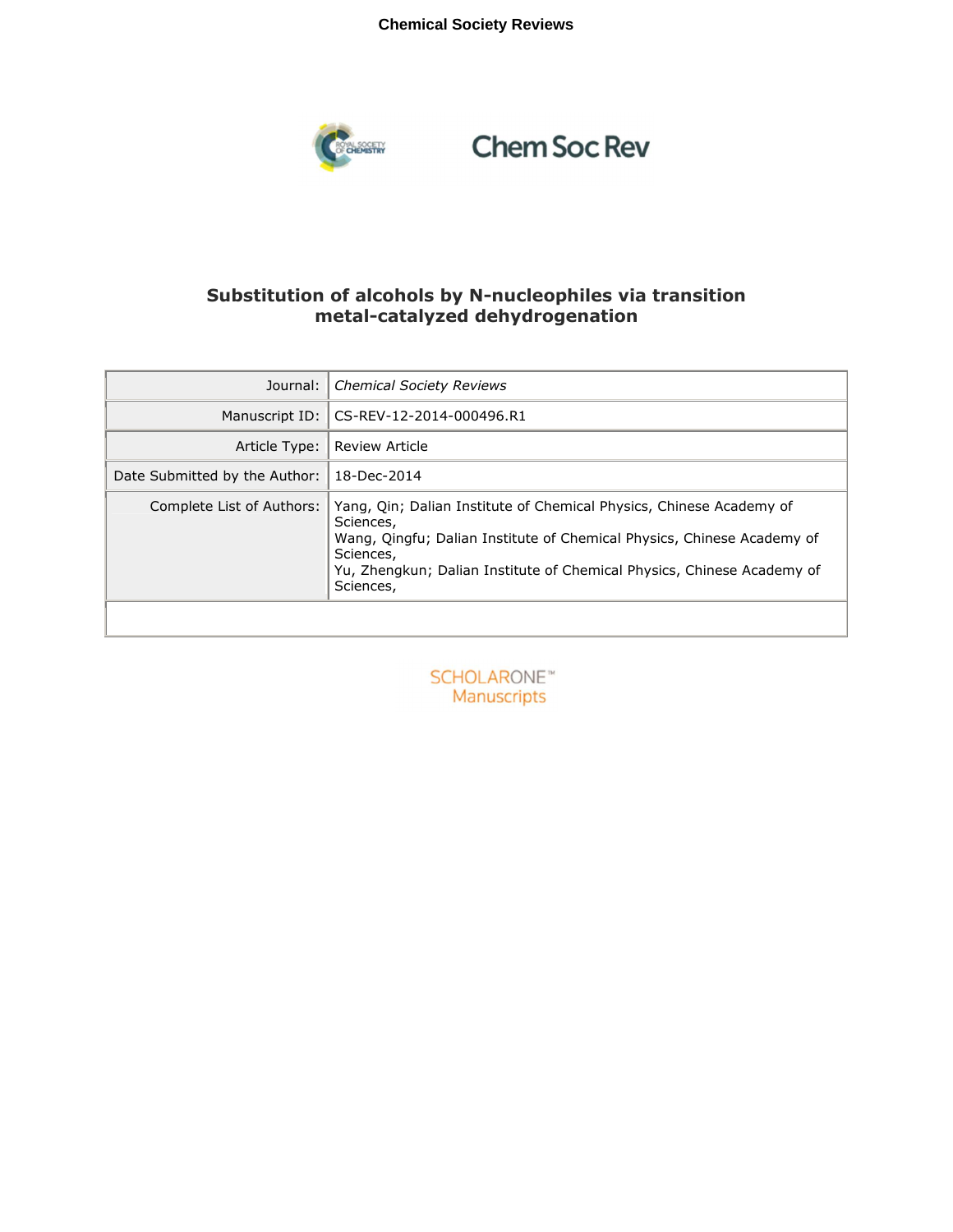# Journal Name RSCPublishing

# **ARTICLE**

# **Substitution of alcohols by N-nucleophiles** *via* **transition metal-catalyzed dehydrogenation**

Qin Yang,<sup>a</sup> Qingfu Wang<sup>a</sup> and Zhengkun Yu\*<sup>ab</sup>

traditional synthetic methods for C-N bond formation.

Received 18th December 2014 Accepted

**Cite this: DOI: 10.1039/x0xx00000x** 

DOI: 10.1039/x0xx00000x

**www.rsc.org/** 

Transition metal-catalyzed substitution of alcohols by N-nucleophiles (or N-alkylation of amines and related compounds with alcohols) avoids the use of alkylating agents by means of borrowing hydrogen (BH) activation of the alcohol substrates. Water is produced as the only by-product, which makes the "BH" processes atom-economic and environmentally benign. Diverse types of homogeneous organometallic and heterogeneous transition metal catalysts, and substrates such as N-nucleophiles including amines, amides, sulfonamides and ammonia, and various alcohols, can be used for this purpose, demonstrating the promising potential of "BH" processes to replace the procedures using traditional alkylating agents in pharmaceutical and chemical industries. Borrowing hydrogen activation of alcohols for C-N bond formation has recently been paid more and more attention, and a lot of new and novel procedures and examples have been documented. This critical review summarizes the recent advances in "BH" substitution of alcohols by N-nucleophiles since 2009. "*Semi*-BH" N-alkylation processes with or without an external hydrogen acceptor is also briefly presented. Suitable discussion of the "BH" strategy provides new principles for establishing green processes to replace the relevant

# **1. Introduction**

Construction of a C-N bond is one of the most important tasks for synthetic chemists. Substitution, addition, cycloaddition, and cross-coupling reactions, etc. can be employed to form this chemical bond. Transition metal-catalyzed cross-coupling reactions have recently been made great progress in C-N bond formation. However, in the traditional cross-coupling alkylation to form a C-N bond various organic or organometallic coupling

<sup>a</sup> Dalian Institute of Chemical Physics, Chinese Academy of Sciences (CAS), *457 Zhongshan Road, Dalian, Liaoning 116023, P. R. China. E-mail: zkyu@dicp.ac.cn* 

<sup>*b*</sup> State Key Laboratory of Organometallic Chemistry, Shanghai Institute of *Organic Chemistry, CAS, 354 Fenglin Road, Shanghai 200032, P. R. China*



*Qin Yang studied chemistry at Central China Normal University, Wuhan, China, and received her BSc degree in July 2007. In September 2008, She joined Prof. Zhengkun Yu's group at Dalian Institute of Chemical Physics, Chinese Academy of Sciences (CAS) to pursue a PhD degree. Her current research interest is focused on ironcatalyzed cyclization and related* 

**Qin Yang**

*homogeneous catalysis.* 

**Qingfu Wang** 

partners such as halides, tosylates, triflates, sulfonates, organoboron, -tin, and -zinc reagents, are usually required, and in some cases dangerous peroxides and diethyl azodicarboxylate have to be used as the coupling partners.<sup>1</sup> Although a variety of alkylating compounds have been successfully explored, the need to develop readily available alkylating agents as well as the corresponding effective catalytic systems is still strongly desired in N-alkylation of amines and the related compounds.

Alcohols are readily available chemicals in bulks and are considered as potential alkylating agents. However, alcohols are rather unreactive as alkylating agents because the hydroxyl moiety in an alcohol molecule can not be easily replaced by a nucleophilic reagent. Alcohols are usually involved in reactions in the forms of their corresponding halides, tosylates, triflates, and sulfonates, etc. by converting the OH functionality to a better

> *Qingfu Wang studied chemistry at Hua Zhong University of Science and Technology, Wuhan, China, and received his BSc degree in July 2011. He then joined Prof. Zhengkun Yu's group at Dalian Institute of Chemical Physics, Chinese Academy of Sciences (CAS) to pursue a PhD degree. His current research interest is centered on transition metal complex-promoted homogeneous catalysis and synthetic methodologies.*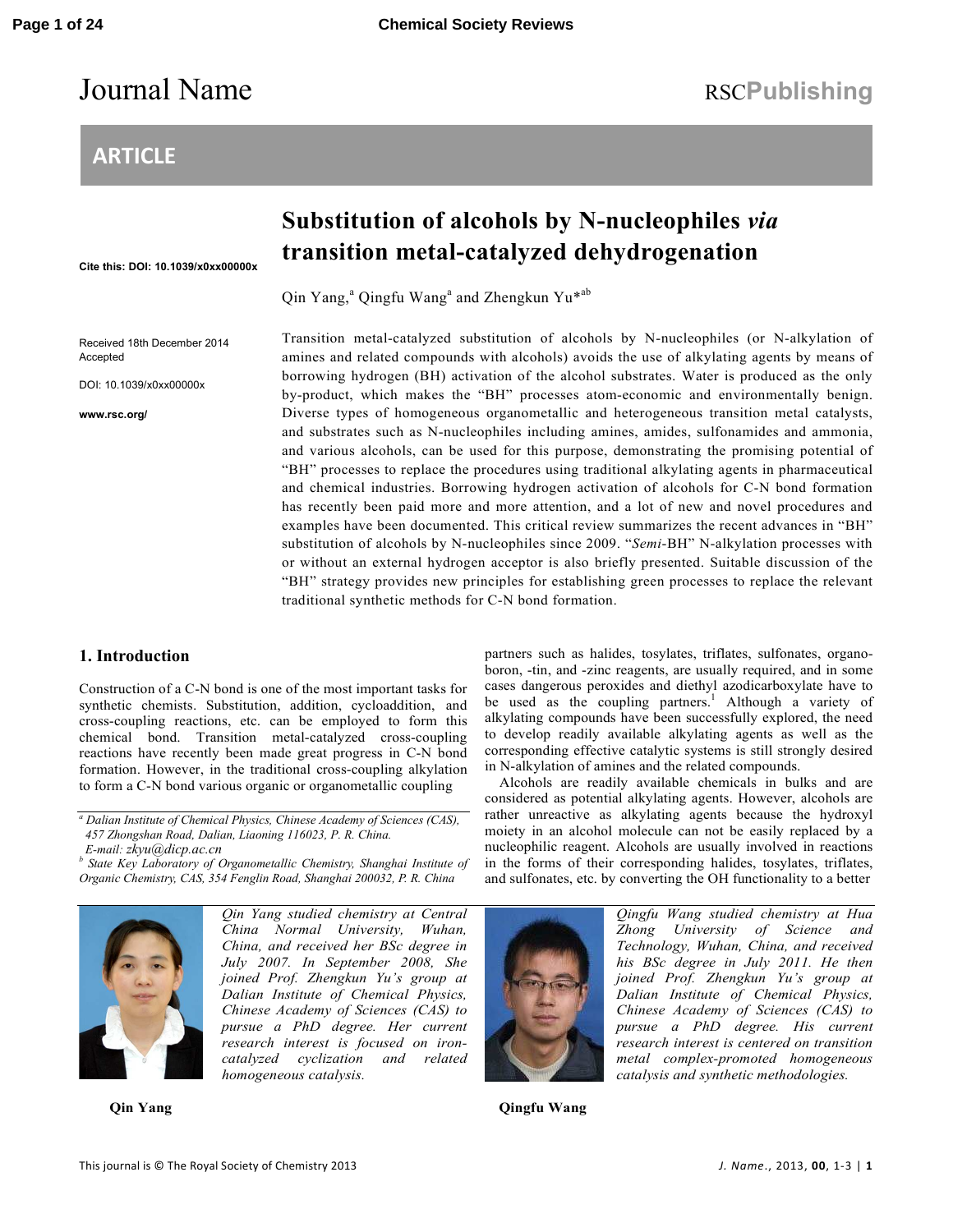leaving group. Based upon the principle of atom-economy in chemical transformations, the above-mentioned alternative methods to utilize alcohols lack of efficiency and produce a lot of undesired wastes.<sup>2</sup> For modern synthetic chemistry in both the academic laboratories and industry, green chemistry-featured environmentally benign processes are always expected.

In the pioneering work by Grigg,<sup>3</sup> and Watanabe,<sup>4</sup> alcohols were directly used as the alkylating agents for the N-alkylation of amines under transition metal catalysis, which presents the first examples of alcohol substitution by N-nucleophiles. Since then, continuous efforts have been contributed to N-alkylation of amines as well as the related reactions by activating alcohols amines as well as the related reactions by activating arconomic through the so-called borrowing hydrogen  $(BH)^{5-10}$  or hydrogen autotransfer  $(HA)^{2,11,12}$  strategy. Diverse catalytic systems have been established for the catalytic N-alkylation reactions with alcohols as the alkylating agents. $13-17$  A borrowing hydrogen (or hydrogen autotransfer) process can be generally depicted by the substitution of an alcohol with an amine (or N-alkylation of an amine with an alcohol) (Scheme 1). In the BH (or HA) process, an alcohol is temporarily removed hydrogen to form the corresponding aldehyde or ketone intermediate by a transition metal catalyst, rendering the alcohol as an alkylating agent. Such an intermediate is transformed to an imine by condensation with an amine *in situ*. Subsequent hydrogen return to the imine intermediate from the transition metal catalyst affords the amine product with a newly formed C-N bond, producing water as the only by-product. Such a "BH" strategy avoids use of organic halides or other derivatives of alcohols as the alkylating agents, featuring an atom-economic and green chemical process.



**Scheme 1** Borrowing hydrogen (BH) strategy for the substitution of alcohols by N-nucleophiles.

Since 2009, transition metal-catalyzed N-alkylation of amines and related compounds with alcohols through borrowing hydrogen activation of the alcohol substrates has been paid more and more attention.<sup>8-10</sup> Various homogeneous organometallic and heterogeneous transition metal catalysts, challenging substrates such as amides, ammonia, and polyols, related transformations in aqueous phase, and asymmetric BH processes as well as scale-up preparation of industrially useful amines have been successfully applied in this prosperous area. A lot of potentially useful new and novel N-alkylation examples have been documented. It is noted that an alternative strategy for alcohol activation by temporary oxidation to an aldehyde has been developed by Krische, et al.<sup>18</sup> Dehydrogenation of primary alcohols in the presence of  $\pi$ -unsaturated reactants provides aldehydeorganometal pairs that combine to form products of carbonyl addi -tion in the absence of stoichiometric organometallic reagents. In this aspect, elegant examples have recently been reported.<sup>19-22</sup> Scheme 2 differentiates Krische's "C-H functionali-zation" from the "BH" substitution of alcohols by N-nucleophiles. This review only summarizes the progress in "BH" substitution of alcohols by

N-nucleophiles under homogeneous organome-tallic and heterogeneous transition metal catalysis since 2009.



**Scheme 2** C-H functionalization of alcohols by redox-triggered carbonyl addition.<sup>18</sup>

# **2. Homogeneous transition metal-catalyzed substitution of alcohols by N-nucleophiles**

#### **2.1 Substitution of alcohols by amines**

Amine synthesis may have received much more attention than the preparation of many other functional compounds in organic chemistry because amines are widely used as the organic intermediates in academic laboratories, chemical and pharmaceutical industries, and they can also be employed for the synthesis of various biologically active materials.<sup>23</sup> Substitution of alcohols by amines or ammonia (or N-alkylation of amines or ammonia with alcohols) is considered as a promising alternative route to access new higher-order amines. In general, substitution of alcohols by amines through a BH strategy is catalyzed by organometallic ruthenium, iridium, copper, iron, and palladium catalysts, etc. Relatively unreactive amides, sulfonamides, and ammonia can also be used as the N-nucleophiles. Starting from primary amines higher-order amines such as secondary and tertiary amines, cyclic tertiary amines by means of diols, and Nheterocyclic compounds by employing functionalized amine substrates, were obtained. In a similar manner, secondary amines and ammonia were applied for the same purpose.

#### **2.1.1 Ruthenium catalysts**

Ruthenium complexes are typically effective catalysts for substitution of alcohols by amines through a borrowing hydrogen mechanism. By using  $[Ru(p\text{-cymene})Cl_2]_2$  with bidentate phosphine dppf or DPEphos as the catalyst the alkylation of amines



*Prof. Zhengkun Yu obtained his PhD degree at Dalian Institute of Chemical Physics (DICP), CAS in July of 1995. During October 1995-January 2003 he worked as a postdoctoral fellow or research associate in the labs of Prof. Rudolf Aumann (University of Münster, Germany), Prof. John G. Verkade (Iowa State University, USA) and Prof. Chuck Winter (Wayne State University, USA) and in Japan Corporation of Science and Technology (Tokyo, Japan). He returned to DICPas a "* 

**Zhengkun Yu** *Hundred Talents Program of CAS" professor in February 2003. Since then he has been a* 

*full professor at DICP where his research interests are focused on novel organometallic complex catalysts and catalytic inert chemical bond activation.*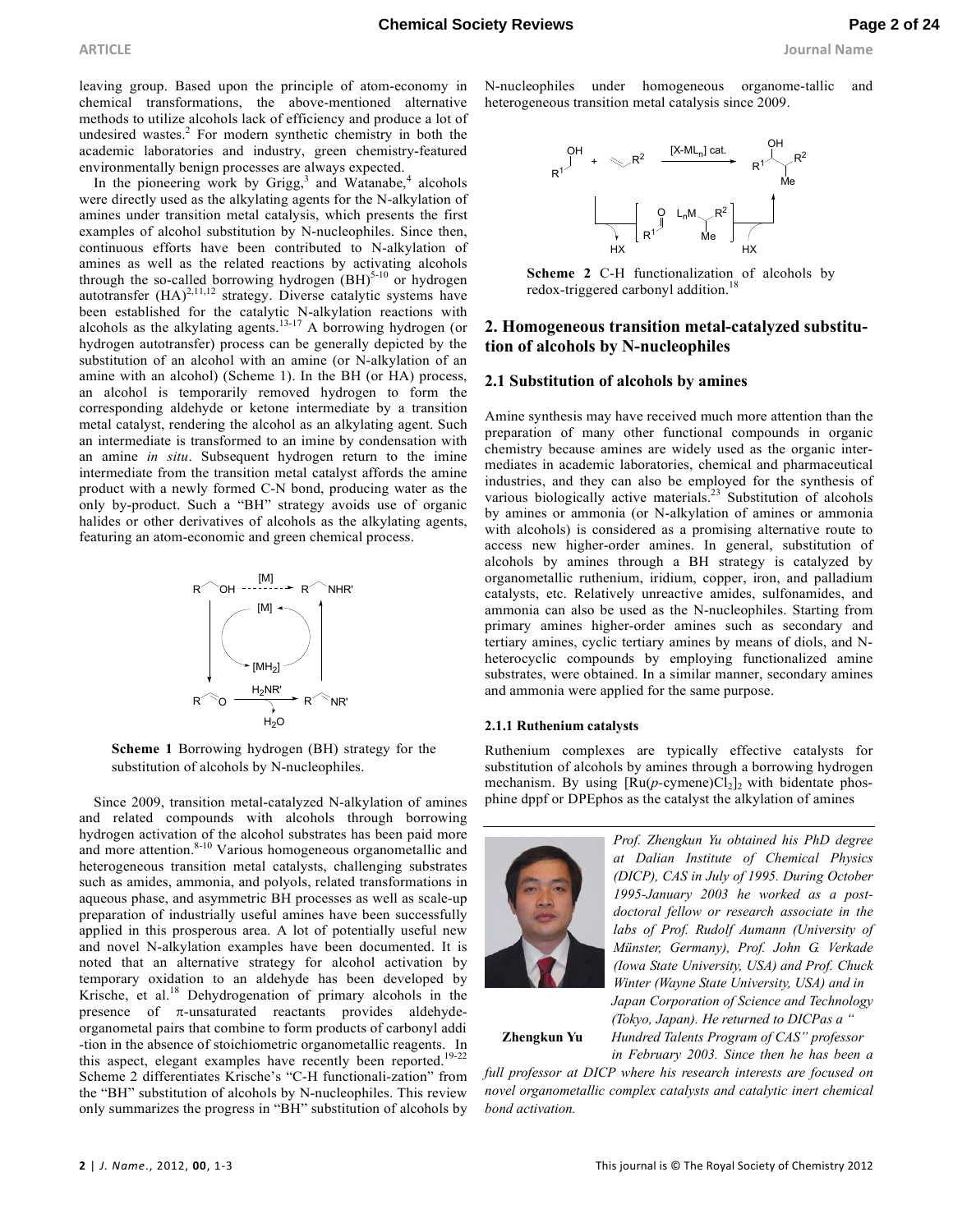**Journal Name ARTICLE** 

by alcohols was achieved.<sup>24</sup> *t*-Butylamine, 1-phenylethylamine, anilines, and 2-aminopyridine were alkylated to give the corresponding secondary amines by benzylic alcohols or 2 arylethanols (eqn (1)), respectively, reaching up to 100% conversions for alcohols **1** and up to 89% isolated yields for the target products **3**. In the cases using cyclic or acyclic secondary amines, tertiary amines were formed as the products. The conversion of alcohols into N,N-dimethylamino compounds **4** was realized by using dimethylamine as a solution in toluene (eqn (2)). This methodology was applied to prepare the drug for the



treatment of Parkinson's disease, that is, Piribedil (**7**), by the reaction of commercially available piperidine (**5**) with piperonyl alcohol (**6**) (eqn (3)). Through adjusting the reaction parameters and introducing a base into the reaction system, the above catalytic system could be employed for the synthesis of cyclic amines from the reactions of diols **8** with primary amines (eqn (4)), and N-alkylation of the very challenging substrates, that is, sulfonamides **10** (eqn (5)). The preparation of N-alkylated sulfonamides **11** is very important for drug development as well as for protecting a nitrogen functionality. Solvent-free conditions could also be used for the same reactions.<sup>2</sup>



A formal transamination was achieved by *in situ* deprotecting the resultant secondary amine product (eqn  $(6)$  and  $(7)$ ).<sup>26</sup> By means of 10% Pd/C as the catalyst and  $H_2$  (1atm) as the reductant, the secondary alkyl moiety was removed from the resultant

secondary amine intermediate **12**, giving a primary amine product (eqn (6)). Trimethylsilylethanesulfonamide group (SES) is one of the most readily removed protecting groups in amine protection and activation by converting an amine into the corresponding sulfonamide.<sup>27</sup> Thus, SES-protecting amine  $12'$ was prepared and then deprotected *in situ* with CsF base, affording the target amine product (eqn (7)). A combination of



 $Ru<sub>3</sub>(CO)<sub>12</sub>$  and N-phenyl-2-(dicyclohexyl-phosphanyl)pyrrole performed efficiently for the monoamination of vicinal diols by  $\frac{1}{2}$  secondary amines or anilines.<sup>28</sup> With the exception of ethylene glycol, monoamination of the diols produced the corresponding amino alcohols in good yields. Such a catalyst system was also effective for the amination of primary and secondary alcohols by primary amines to form secondary amines.<sup>2</sup>



An (arene)ruthenium(II) complex combined with camphorsulfonic acid (CSA) promoted the N- and C(3)-dialkylation of unactivated amines by a cascade reaction via a borrowing hydrogen pathway (eqn  $(8)$ ).<sup>30</sup> The reaction was highly regioselective and water was produced as the only side product. Benzylic alcohols reacted with pyrrolidine, piperidine, or azepane to form various N- and C(3)-dialkylation products of types **15a**-**15c**, respectively. A BH mechanism is proposed in Scheme 3. In the overall catalytic cycle, species of type **16** may be formed as the side product. Using aromatic N-heterocyclic compounds such as indoles as the substrates, ruthenium-catalyzed N-alkylation was also achieved in the presence of Shvo complex as the catalyst (Scheme 4).<sup>31</sup> Phenylethanol, benzylic alcohols, and aliphatic alcohols were used as the alkylating agents. Based upon the proposed mechanism, species **17** and **18** are considered as the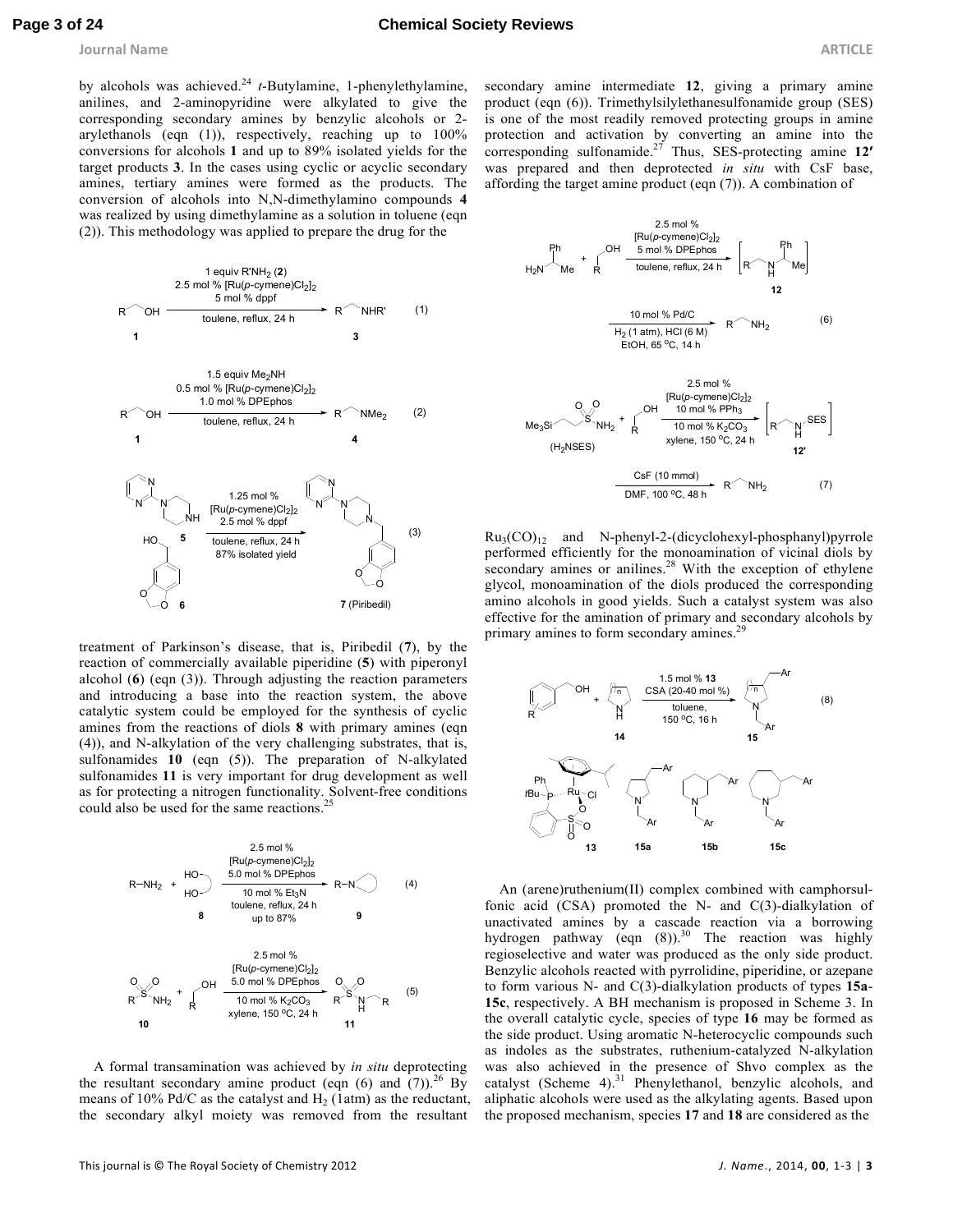**ARTICLE Journal Name**



**Scheme 3** A proposed BH mechanism for substitution of benzylic alcohols by unactivated amines.<sup>30</sup>

reaction intermediates. The simple ruthenium salt, that is,  $RuCl<sub>3</sub>·xH<sub>2</sub>O$ , could also act as the catalyst in the presence of 1,1'bis(diphenyl-phosphino)ferrocene (dppf) as the ligand to promote the direct amination of alcohols with aliphatic tertiary amines, producing unsymmetric tertiary amines in up to 87% yields and exhibiting obvious ligand and solvent effects (eqn  $(9)$ ).<sup>32</sup>



**Scheme 4** N-Alkylation of indoles with alcohols.<sup>31</sup>



With 2 mol %  $Ru_3(CO)_{12}$  and 6 mol % 1,2-bis(dicyclohexylphosphino)ethane (DCPE) as the catalyst, α-hydroxyl amides **20** were aminated by anilines, aliphatic primary and secondary amines, and ammonia to afford α-amino acid amides **21**, a class of very important amino acid derivatives with potential bioactivity (eqn  $(10)$ ).<sup>33</sup> For the amination reaction to occur, the choice of the ligand and solvent is crucial. Among the tested bidentate phosphine ligands, DCPE acted as the most effective one, and *tert*-amyl alcohol was the most suitable solvent. This atom-efficient amination protocol proceeded efficiently with the commercially available  $Ru_3(CO)_{12}/DCPE$  catalyst system without using any special equipment. A combination of  $Ru_3(CO)_{12}/$ BINAP/*t*-BuOK (BINAP = 2,2′-bis(diphenylphosphino)-1,1′-binaphthyl) was used as the catalyst system for the synthesis of 2- N-pyridylmethyl benzonitriles in moderate to good yields.<sup>34</sup> These resultant functionalized benzonitrile derivatives were effi-



ciently applied in the preparation of biologically interesting 2,3 diaryl-1,2,3,4-tetrahydrobenzo[*e*][1,4]diazepin-5-ones. Using a simple amino amide ligand **22** in the salt form rutheniumcatalyzed one-pot alkylation of primary and secondary amines with simple alcohols was achieved under various conditions. With an alcohol as the solvent as well as the substrate the reaction underwent under mild conditions, even as low as room temperature, and at high temperature in an organic solvent the reaction was carried out with high selectivity by means of stoichiometric amount of the alcohol (Scheme 5).



**Scheme 5** Ru(II)/amino amide-catalyzed N-alkylation.<sup>35</sup>

In the presence of ruthenium(II) pincer complex **23**, the selective monoalkylation of heteroaromatic amines **24** with a range of primary alcohols including pyridine-, furan-, and thiophene-substituted alcohols efficiently underwent to afford the corresponding secondary amines as the only products (Scheme  $6$ .<sup>36</sup> This protocol is featured with no tertiary amine formation



**Scheme 6** Selective N-monoalkylation of N-heteroaromatic amines.<sup>36</sup>

via polyalkylation of the amine substrates. Using ferrocenylsubstituted alcohol **25** as the alkylating agent, secondary amine products **26** were obtained in up to 93% yields. Aliphatic amines such as benzylamine and hexylamine did not react under the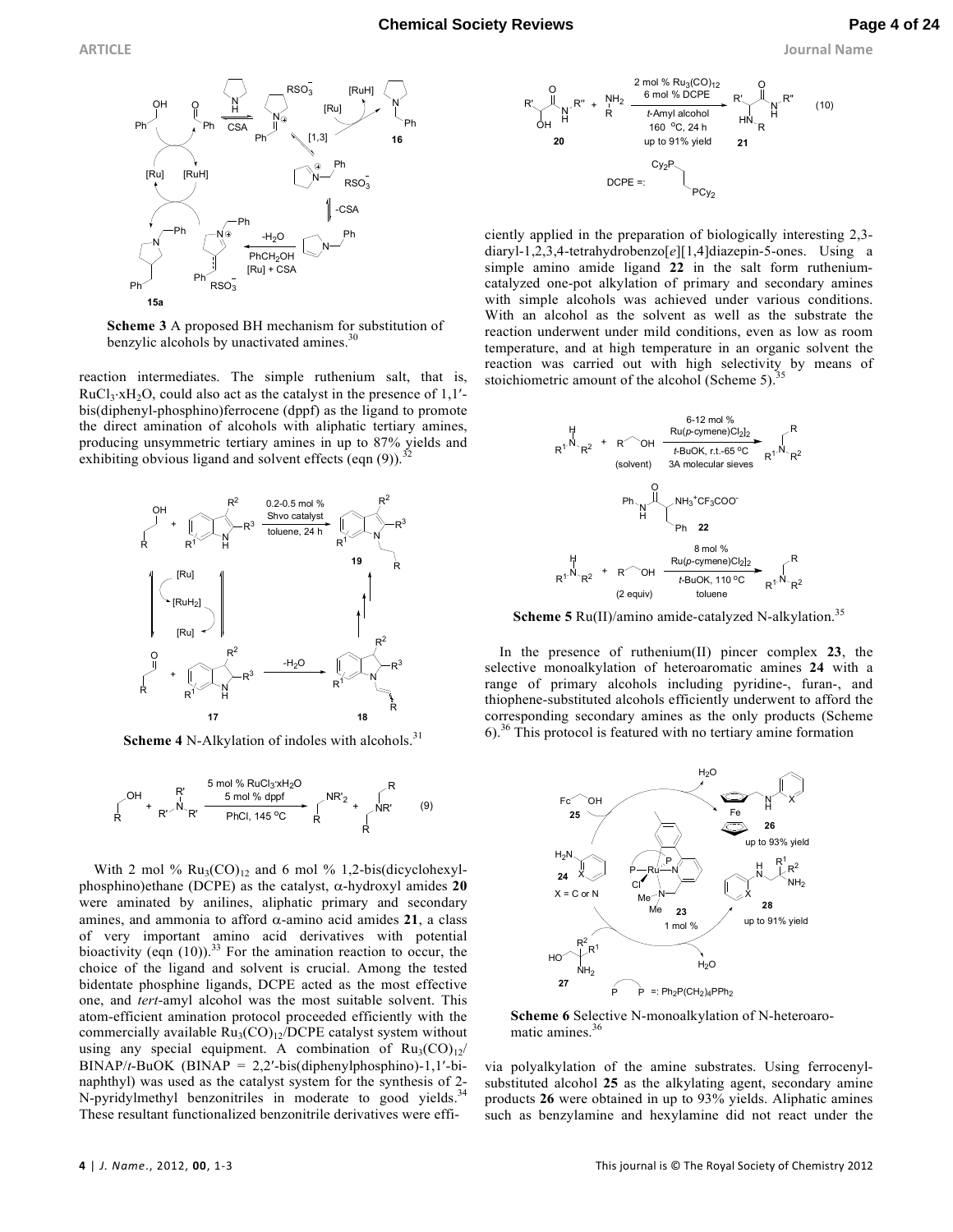same optimal conditions, which opens the possibility of using aliphatic amino alcohols **27** as the alkylating agents. Thus, diamines **28** were obtained in good to excellent yields. It is noteworthy that the reactions were carried out in refluxing toluene in the presence of *t*-BuOK base (1 equiv) and 4A molecular sieves. Ruthenium(II) carbonyl complexes with phosphine-functionalized PNS-type thiosemicarbazole ligands effected the N-alkylation of N-heteroaromatic amines with alcohols.<sup>37</sup> Ruthenium(II) picolyl-NHC complexes **29** showed good catalytic activity for N-alkylation of amines in the presence of KOH base (50 mol %), and a general mechanism reveals that the *in-situ* generated ruthenium hydride species is the catalytica-



lly active species (Scheme 7). $38$  A similar mechanism was also proposed for N-alkylation of various amines with alcohols by Williams, et al.<sup>24</sup> Half sandwich ruthenium(II) complexes bearing a benzimidazole moiety were used for the same purpose.<sup>39</sup> With functionalized substrates such as *para-* and *meta-*boronic ester group-bearing alcohols **30** or amines **32**, Ru(II)-catalyzed amine alkylation reactions underwent to form boronic ester group-functionalized amines **31** and **33**, respectively, which may be used as molecular sensors (eqns  $(11)$  and  $(12)$ ).<sup>4</sup>





A general and highly regioselective synthesis of pyrroles via ruthenium(II)-catalyzed three-component reaction of ketone, amine, and vicinal diol was reported (eqn  $(13)$ ).<sup>41</sup> The catalyst system was composed of the commercially available [Ru(*p* $cymene$  $Cl<sub>2</sub>$  $/t$ -BuOK, and a variety of aryl and alkyl ketones as well as  $α$ -functionalized and activated benzylic ones were reacted with various amines (anilines, alkyl amines, and ammonia) and



vicinal diols to give the corresponding heterocyclic products, pyrroles **34**. Because stoichiometric amounts of additives or bases are not necessary, this synthetic protocol has the potential to be used frequently. With 1 mol %  $Ru_3(CO)_{12}$  as the precatalyst in the presence of 20 mol %  $K_2CO_3$ , similar results were obtained.<sup>42</sup> In the overall catalytic cycle, borrowing hydrogen pathways were involved and water was formed as the by-product.



By means of an amination catalyst effective for the direct synthesis of amines from alcohols and ammonia, that is,  $Ru_3(CO)_{12}/CatCXium^{\circledR} PCy$  (35),<sup>43</sup> *n*-amino-alcohols 36 underwent intramolecular N-alkylation to be selectively cyclized to either the cyclic amine or amide (eqn  $(14)$ ).<sup>44</sup> Presence of water led to amine **37** as the major product, whereas using a sacrificial ketone as the hydrogen acceptor resulted in amide product **38**. A "BH"-type cyclization mechanism is depicted in Scheme 8. In the absence of an additive, only a mixture of **37** and **38** could be obtained, and N-substituted amino-alcohols gave the amines as the only products, while the reaction of  $\alpha$ -aminoaryl-substituted *n*-propanol **39** produced quinoline **40** (79%) as the major product (eqn (15)).

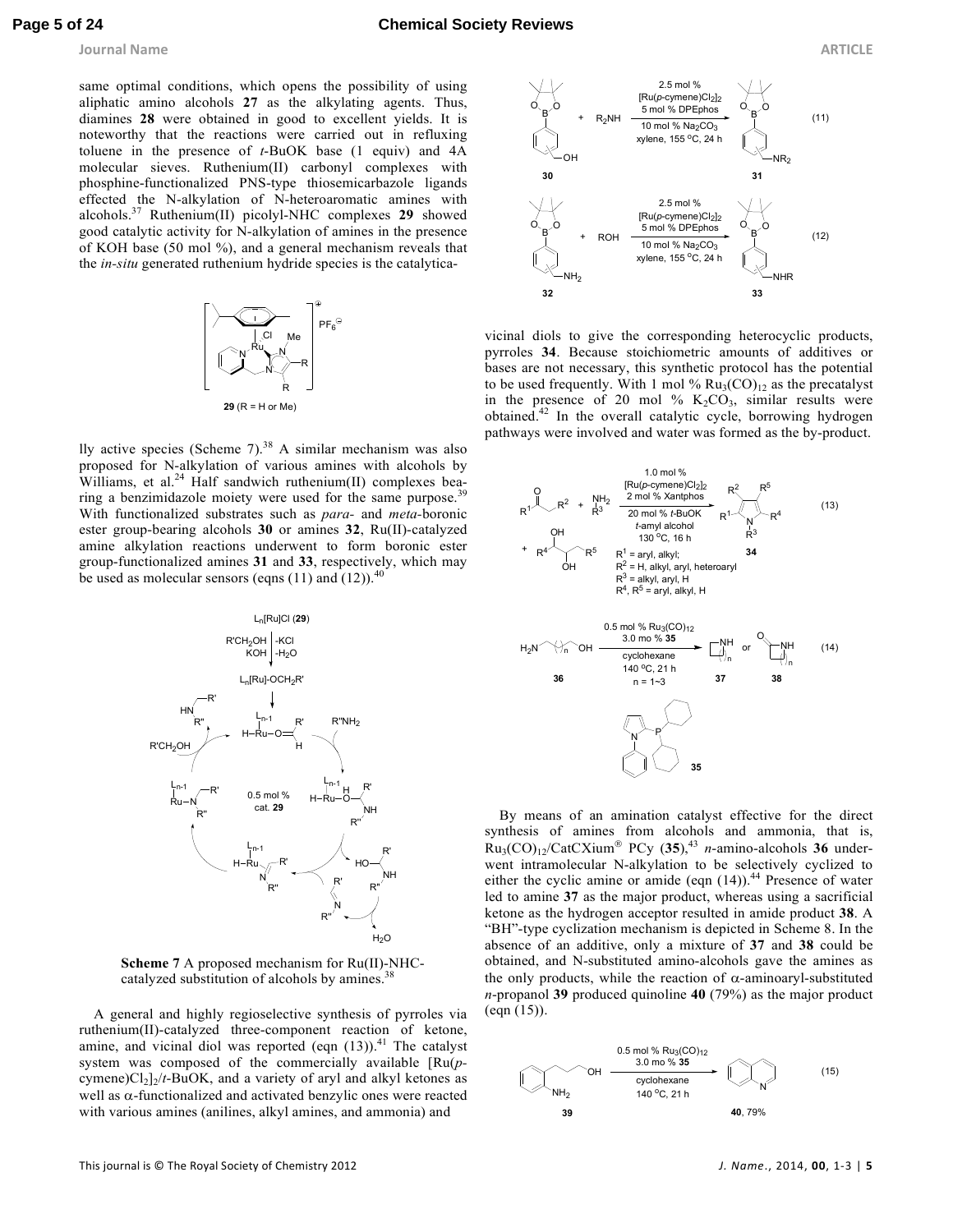



**Scheme 8** Intramolecular amino-alcohol cyclization via a "BH" mechanism.<sup>44</sup>

Epoxide can be applied as the temporary alkylating agent to undergo a BH reaction with an aniline, constructing an indole core (Scheme 9).<sup>45</sup> Such an indole synthetic protocol follows a domino sequence. The first reaction is ring-opening of the epoxide by the aniline, *in situ* forming the corresponding 1,2 amino-alcohol. Intermediate **41** undergoes a BH reaction to successively generate species **42** and **43**. Eventually, indole **44** is produced from the dehydrogenative/deaminative cyclization of intermediate **43** under ruthenium catalysis. Good yields were



Scheme 9 Indole synthesis using epoxides and amines.<sup>45</sup>

obtained for the indole products by using  $Ru_3(CO)_{12}/dppf$  as the catalyst system. Water and hydrogen were generated as the only stoichiometric by-products, rendering this method highly atomeconomic. It should be noted that the efficiency of BH substitution of alcohols by amines through transition metalcatalyzed dehydrogenation is often strongly dependent on metals, $46$  ligand/solvent and selection, $47$  and other factors. $48$ 

#### **2.1.2 Iridium catalysts**

Iridium complex catalysts have been paid much attention in substitution of alcohols by N-nucleophiles (or N-alkylation of amines and related compounds with alcohols) as the alkylating agents.49,50 In this aspect, iridium N-heterocyclic carbenes (NHCs) have been paid much more attention.<sup>51</sup> A series of bifunctional iridium(III) complexes containing bidentate N-heterocyclic carbenes functionalized with an alcohol or ether group (NHC-OR,  $R = H$  or Me) were prepared, and exhibited high catalytic activity for the N-alkylation of amines with alcohols.<sup>52</sup> In particular, the reactions of amines and alcohols catalyzed by Ir(III) complex Cp\*(NHC-OH)Ir(MeCN)(BF<sup>4</sup> )2 (**45**) afforded the corresponding higher-order amine products in up to >99% yields (eqn (16)). The reactions were also performed in toluene/ $CH_2Cl_2$  at 50 °C over a longer time (48-60 h). Iridium(III)-catalyzed chemoselective al-



**Scheme 10** N- and C-alkylation of 2′ aminoacetophenone with benzylic alcohols.<sup>53</sup>

kylation of 2′-amino-acetophenone with benzylic alcohols under microwave conditions formed either the corresponding N- or Calkylation products in good yields (Scheme 10).<sup>53</sup> The iridium(I) complex coordinated with a PNP-pincer-type phosphaalkene ligand<sup>54</sup> and Cp\*-iridium(III) half sandwich complexes<sup>55</sup> exhibited high catalytic activity for the N-alkylation of amines with alcohols.



**Scheme 11** An intramolecular borrowing hydrogen process.<sup>56</sup>

An intramolecular borrowing hydrogen process occurred in amino-alcohols **39** in the presence of a bidentate iridium NHCphosphine complex catalyst **46**, affording N-heterocyclic compounds **47** as the products under mild conditions (Scheme 11).<sup>56</sup> In the catalytic cycle, aldehyde **48** and imine **49** are the possible reactive intermediates. It is noteworthy that **39** underwent intramolecular N-alkylation with a Ru(0) catalyst to form quinoline as the product (eqn  $(15)$ ).<sup>44</sup> By means of P,Nchelated iridium(I) complex **50** as the catalyst substitution of ben-

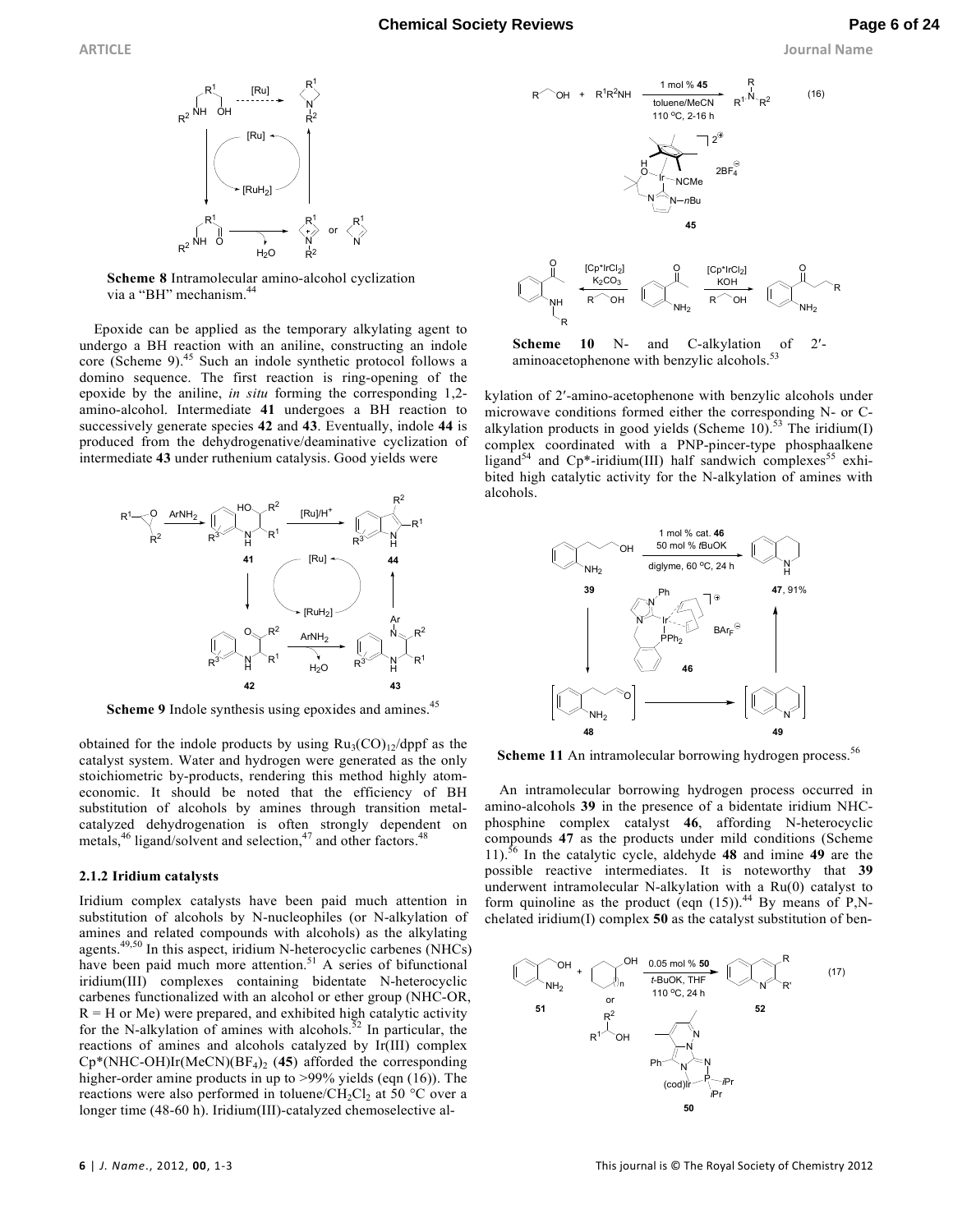**Journal Name ARTICLE** 

zyl alcohol with anilines was efficiently realized under mild conditions (70  $\degree$ C, 24 h) to give the secondary amine products, while *o*-aminobenzylic alcohols (**51**) reacted with primary alcohols at 110 °C produced quinolines (**52**) through acceptorless dehydrogenative condensation (eqn  $(17)$ ).<sup>57</sup>

Amides and the related compounds can be N-alkylated with alcohols under iridium catalysis. A combination of  $[Cp^*IrCl<sub>2</sub>]$ <sub>2</sub> and NaOAc acted as the effective catalyst system for the Nalkylation of amides **53** and carbamates **54** with alcohols as the alkylating agents under solvent-free conditions (eqn  $(18)$ ).<sup>58</sup> Iridium alkoxy and hydride species are proposed to be formed *in situ* in the catalytic cycle, following a borrowing hydrogen pathway (Scheme 12).



**Scheme 12** Iridium-catalyzed substitution of alcohols by amides and carbamates.<sup>58</sup>

Iridium(III)-catalyzed substitution of alcohols by sulfonamides occurred efficiently in refluxing toluene or *p*-xylene, affording Nalkylated sulfonamides **57** in good to excellent yields (eqn (19)).<sup>59</sup> Mechanistic studies revealed that the key catalytic species was a sulfonylimido-bridged unsaturated diiridium complex  $[(Cp*Ir)<sub>2</sub>(\mu-NTs)<sub>2</sub>]$  (**58**). The  $[Cp*IrCl<sub>2</sub>]<sub>2</sub>/NaOH$  system behaved the same for the N-alkylation of these sulfonamides with alcohols.<sup>60</sup> Through a similar BH mechanism regioselective N-



alkylation of N-monosubstituted ureas **59** with alcohols was conducted to produce N,N′-alkyl aryl ureas and N,N′-dialkyl ureas 60 in 70-93% yields under iridium catalysis (eqn (20)).<sup>4</sup> The synthetic protocol is featured that no isomeric N1-alkylated

and N3-dialkylated products were formed in all the cases. Due to the high atom efficiency and formation of water as the only side product, the present method is highly attractive in functionalizing ureas.

$$
R^{1}_{\text{H}}\text{NH}_{2} + \int_{R^{2}}^{0} \frac{0.4 \text{ mol % [Cp*IrCl}_{2}]_{2}}{40 \text{ mol % NaOH}} \cdot R^{1}_{\text{H}}\text{NH} \cdot R^{2}
$$
 (20)  
59  
59  
60

Heteroaryl amines are another kind of amine substrates which can be N-alkylated with alcohols by iridium complex catalysts. In the presence of 0.1 mol % iridium complex **61** containing an anionic P,N ligand, N-alkylation of 2-aminopyridine (**62**) was achieved under mild conditions to give N-(2-pyridyl)benzylamine (63) in 93% yield (eqn (21)).<sup>62</sup> Using 0.05-0.4 mol % 61 or **64** as the catalyst efficient N-alkylation of anilines by alcohols was also conducted under these conditions. $63$  The anionic P,N ligand-bearing iridium(I) complex catalyst **64** exhibited a much



higher catalytic activity than the Ir(I) complex catalyst **61** supported by a neutral P,N ligand, and was featured a good stability. With complex **64** as the catalyst symmetrically and unsymmetrically N-alkylated diamines were obtained from the reactions of unsubstituted diamines with alcohols (70  $^{\circ}$ C, 48 h).<sup>64</sup> Methanol was used as a methylating agent for arylamines and arylsulfonamides in the presence of  $[Cp*IrCl<sub>2</sub>]_2/NaOH$  at 150 °C under the solvent-free conditions.  $60$  In the same fashion, Nmethylation of N-heteroaromatic amines with methanol was effi-



**Scheme 13** Iridium-catalyzed substitution of methanol by N-heteroaromatic amines.<sup>60</sup>

ciently performed, affording the target products in 88-95% yields (Scheme 13). During the reaction, excessive amount of methanol was required as both the alkylating agent and solvent. This method avoids the poor selectivity towards the N-monomethylation and limited substrate scope by using other procedures. The  $[Cp*IrCl<sub>2</sub>]_{2}/K_{2}CO_{3}$  catalyst system worked very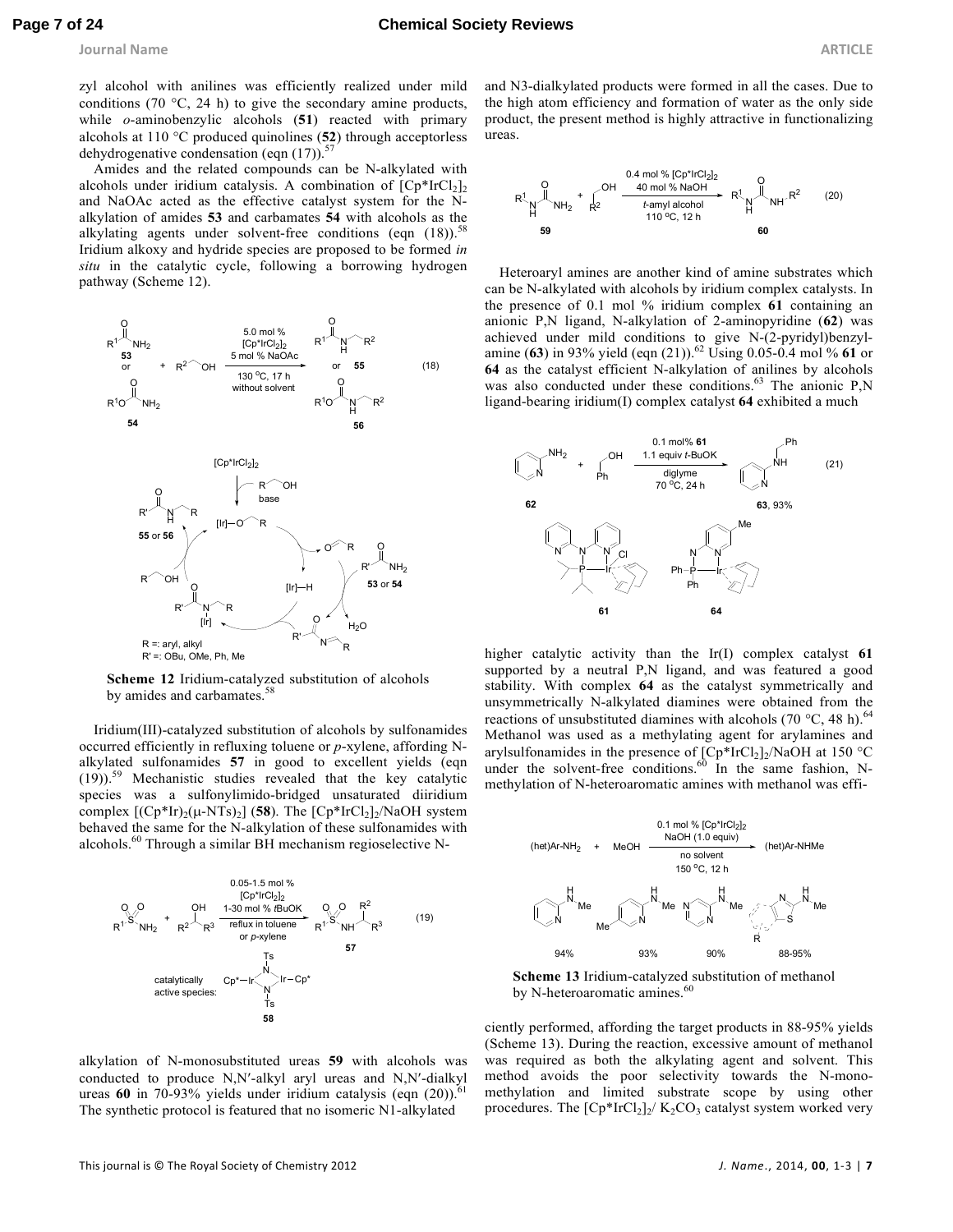**ARTICLE Journal Name**

efficiently for the regioselective N-alkylation of 2-aminoimidazoles **65** with alcohols, forming 2-(N-alkylamino) imidazoles  $66$  (eqn  $(22)$ ).<sup>65</sup> A catalytic amount of the relatively weak  $K_2CO_3$  base (10 mol %) was necessary, rendering the synthetic reactions highly selective. Elevating temperature to 150 °C made N-alkylation of 2-aminoquinazolines and 2-aminopyrimidines **67** occur under solvent-free conditions, giving 2-(Nalkylamino)quinazolines and -pyrimidines **68** in 71-96% yields  $(eqn (23))$ .



Under the microwave conditions, iridium(III)-catalyzed Nalkylation of amines with alcohols occurred without solvent and a base.<sup>67</sup> Such alkylation reactions were green, atom-economic, and effective for mono-, di-, and trialkylation of amines, and reasonable yields of the trialkylated products were obtained by means of 4 equiv alcohols. In the case using diols as the alkylating agents, cyclic tertiary amines **69** were obtained (eqn (24)), and secondary alcohols could also be employed as the alkylating agents (eqn (25)). Benzoquinoline derivatives **71** were efficiently synthesized by iridium-catalyzed N-heterocyclization



**Scheme 14** Synthesis of benzoquinolines and benzoindoles.<sup>68</sup>

of naphthylamines with diols by using the  $IrCl<sub>3</sub>·3H<sub>2</sub>O/BINAP$ catalyst system (Scheme  $14$ ).<sup>68</sup> The N-heterocyclization reaction was found to be remarkably influenced by the ligands employed. With the same protocol, benzoindoles **72** were obtained. Treatment of 1,3-propanediol with 2 equiv of aniline in the presence of Ir-NHC complex **73** or **74** gave a mixture of the

mono- and diamination products **75a** and **75b** or a mixture of the diamination and reductive mono-amination products **75b** and **75c** (Scheme  $15)$ <sup>69</sup>. The iridium complex catalysts played a crucial role in the product selectivity. Iridium- and ruthenium-catalyzed synthesis of 2,3-disubstituted indoles was realized from the BH reactions of anilines with vicinal diols.<sup>70</sup> Using either  $[Cp^*IrCl<sub>2</sub>]$ <sub>2</sub> /MsOH or  $RuCl_3 \tcdot xH_2O$ /phosphine (phosphine = PPh<sub>3</sub> or Xantphos) gave various indole derivatives with water and hydrogen as the side products. Iridium(III) complex **76** featuring a phosphanesulfonate chelate exhibited good catalytic efficiency for the direct



**Scheme 15** Amination of 1,3-propanediol with aniline.<sup>69</sup>

*endo* dehydrogenation of piperidine, allowing the tandem protocol for the three-component preparation of diverse Narylpiperidine derivatives **77** from the easily accessible primary amines, diols, and aldehydes (Scheme  $16$ ).<sup>71</sup> In the overall catalytic cycle, species **78** and **79** were confirmed as the reaction intermediates, and three hydrogen auto-transfers and one hydrogen transfer occurred with the sole precatalyst, that is, complex **76**.



Scheme 16 Tandem hydrogen-transfer processes.<sup>71</sup>

The BH N-alkylation strategy can be applied for the functionalization of carbohydrates. The iridium-catalyzed condensation of alcohols and amines was applied as a method for aminosugar synthesis (Scheme 17).<sup> $72^{\star}$ </sup> Primary carbohydrate amines at primary and secondary carbons were alkylated by alcohols in the presence of  $[Cp*IrCl<sub>2</sub>]$ . Hexopyranosides with a primary amine at C3 and with a secondary alcohol unprotected (viz β-*Glc*-**80** and β-*Man*-**82**) underwent efficient N-alkylation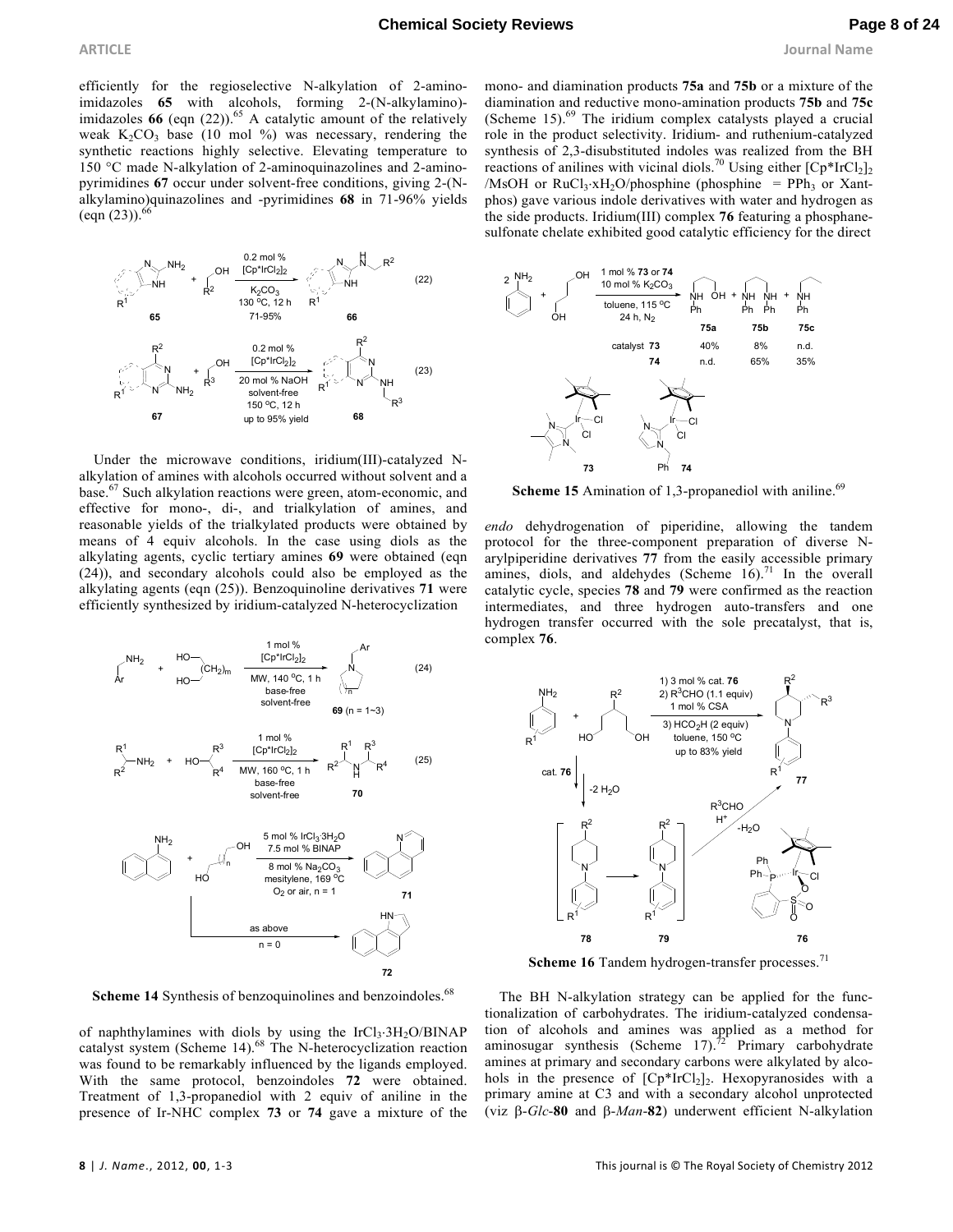**Journal Name ARTICLE** 

with cyclohexanol or benzyl alcohol. Products due to redox epimerisation or amination of the unprotected secondary alcohol groups were not detected.



**Scheme 17** Iridium-catalyzed alkylation of C3 carbohydrate amines with alcohols.<sup>72</sup>

The first kilogram-scale application of the borrowing hydrogen strategy, that is, transition metal-catalyzed redox-neutral coupling of an alcohol with an amine, was achieved to synthesize **PF-03463275**, a GlyT1 inhibitor developed for the treatment of schizophrenia (Scheme 18).<sup>73</sup> Less than 0.05 mol %  $[Cp*IrCl<sub>2</sub>]$ <sub>2</sub> was used as the catalyst. Water and a tertiary amine were essential for the high catalytic activity, resulting in dramatically increased reaction rates as compared to the known protocols. The drug intermediate, that is, amine **86**, was thus synthesized on a kilogram scale, which shortened the traditional four-step medicinal procedure to a one-pot process to access it.



**Scheme 18** Scale-up preparation of drug intermediate **86**. 73

Conversion of biomass to value-added chemicals is strongly desired.<sup>74</sup> Glycerol as a bio-renewable alcohol was successfully used for N-alkylation of 1,2-diaminocyclohexane in water, catalyzed by  $[Cp*IrCl<sub>2</sub>]_{2}$ , and the reaction gave a mixture of 2methyldecahydroquinoxaline (**87**) and hexahydro-*1*H-benzimidazole (**88**).<sup>75</sup> A preliminary mechanism is proposed in Scheme 19. Following path *a*, dehydrogenation of the secondary hydroxyl group of glycerol leads to an intermediate in which coordinated dihydroxyacetone undergoes amine attack with formation of the imine; cyclization, dehydration, and returning of hydrogen results in product **87**. In the case that the primary hydroxyl group of glycerol coordinates to iridium, glycerol undergoes first dehydrogenation to form glyceraldehyde, then attack by the amine, and and the resultant imine is cyclized and dehydrogenated to the Nheterocyclic core which is further dehydrated and reduced by the *in-situ* generated hydrogen to produce **88** (*path b*).



**Scheme 19** Iridium-promoted amination of glycerol with a diamine.<sup>75</sup>

$$
R^{1} \sim R^{2} + \sum_{R^{3}}^{R^{3}} \frac{[Cp^{*}IrCl_{2}]_{2}}{r^{3} \cdot \frac{NaOAc}{r^{4} \cdot \frac{1}{2}} R^{1}} R^{3} \cdot R^{3} + \sum_{R^{2}}^{R^{3}} \frac{R^{3}}{r^{2}} \qquad (26)
$$

The BH strategy can also be used to trap a reaction sideproduct to make it value-added and thus render the process more atom-economic. Iridium(III)-catalyzed tandem synthesis of amides and amines from esters under solvent-free conditions was realized.<sup>76</sup> The combination of  $[Cp*IrCl<sub>2</sub>]$  and NaOAc mediated the reaction of an ester with a primary amine, affording the target amide and secondary amine  $R^2CH_2NHCH_2R^3$  (eqn (26)). The new amide was formed by ester-amide exchange which released alcohol R<sup>2</sup>OH *in situ* and subsequently transformed to the secondary amine through interaction with the excessive primary amine  $R^3CH_2NH_2$  substrate *via* borrowing hydrogen. Eventually, water was produced as the sole by-product. This method expands the synthetic versatility of ester transformation.

$$
O_{0,0}O_{0,1} + O_{0}H_{2} \frac{1 \text{ mol } \% \text{ Cu(OAc)}_{2}}{150 \text{ °C, air, 3 h}} \frac{O_{0,0}O_{0,0}}{R^{1}} \frac{1 \text{ mol } \% \text{ Cu(OAc)}_{2}}{R^{2}}
$$
(27)

$$
R1 \times S
$$
 NH<sub>2</sub> 1 mol % CuCl  
\n
$$
R1 + \frac{20 mol % NaOH}{\rho\times 20 mol % NaOH} \times S
$$
 NH (28)  
\n
$$
Ar \text{OH} \qquad 130 °C, 12 h \qquad R1 \qquad S
$$

#### **2.1.3 Copper catalysts**

Copper compounds have also been reported to catalyze the borrowing hydrogen substitution of alcohols by N-nucleophiles.  $Cu(OAc)_2$  acted as the effective catalyst for the substitution of alcohols by sulfonamides (eqn  $(27)$ ),<sup>77</sup> it also promoted the Nmonoalkylation of poor nucleophilic amines such as aromatic and heteroaromatic amines as well as carboxamides, phosphinamides, and phosphazenes with primary alcohols.<sup>78-80</sup>  $\overrightarrow{A}$  combination of CuCl and NaOH was used as the catalyst system for the regiose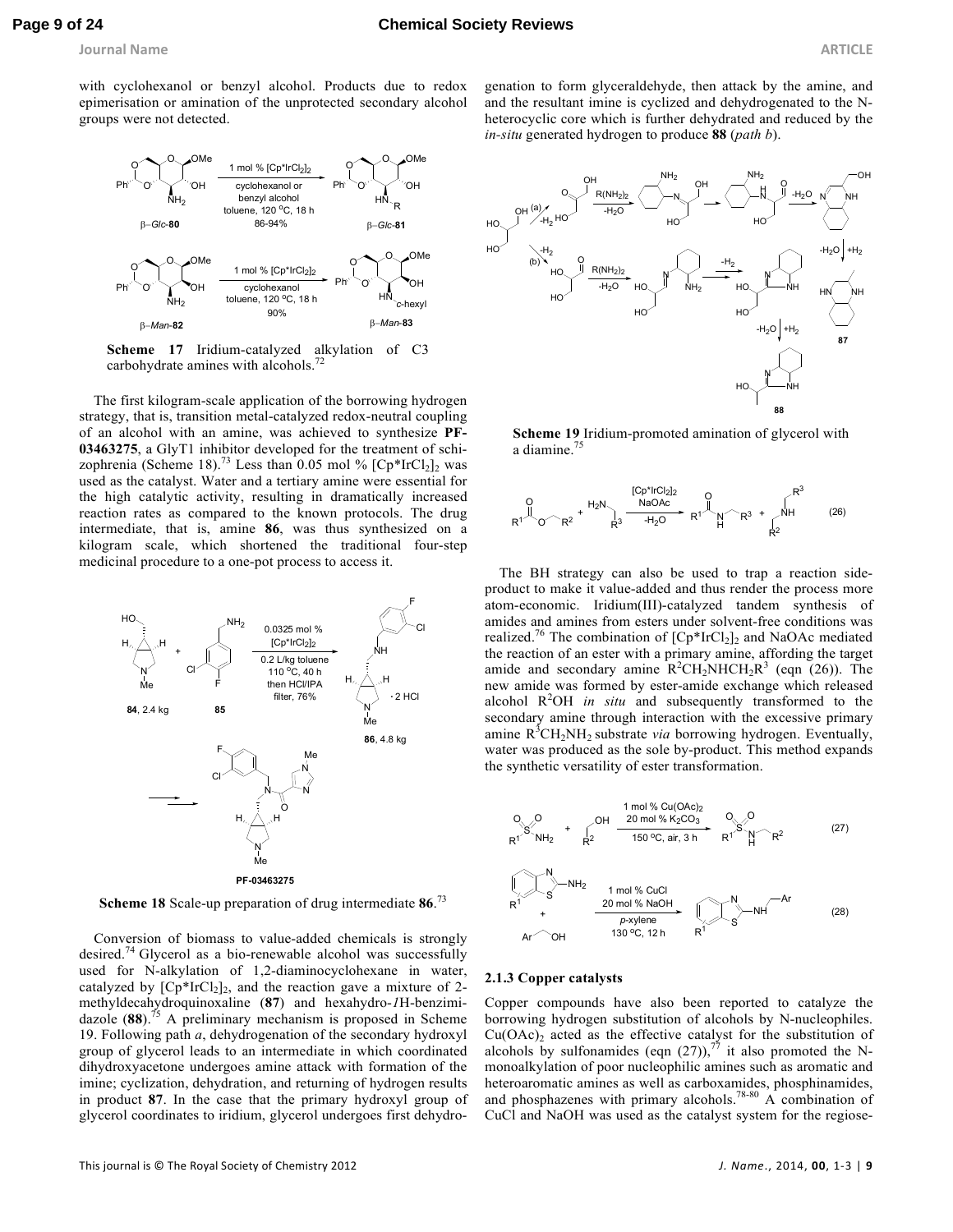**ARTICLE Journal Name**

lective N-alkylation of 2-aminobenzothiazoles with benzylic alcohols, forming secondary amines in good to excellent yields (eqn  $(28)$ ).<sup>81</sup> DFT calculations were carried out to explore the mechanism of  $Cu(OAc)<sub>2</sub>$ -catalyzed substitution of primary alcohols by amines.<sup>82</sup> The study reveals that *t*-BuOK base is necessary for the generation of the catalytically active species from  $Cu(OAc)_2$ , and the catalytic cycle consists of three sequential steps: (1) Cu(II)-catalyzed alcohol oxidation to form the corresponding aldehyde and copper hydride; (2) aldehydeamine condensation to generate an imine intermediate; (3) imine reduction by the copper hydride to yield the desired secondary amine product and regenerate the active catalyst (Scheme 20).



**Scheme 20**  $Cu(OAc)<sub>2</sub>$ -catalyzed substitution of primary alcohols by amines.<sup>82</sup>

#### **2.1.4 Iron catalysts**

Readily available unmodified magnetite  $(Fe<sub>3</sub>O<sub>4</sub>)$  catalyzed selective N-monoalkylation of aromatic amines with benzylic alcohols to give secondary amines through a BH pathway, and the catalyst (20 mol %) could be recycled for up to eight times without losing effectiveness.<sup>83</sup> The FeCl<sub>2</sub>/K<sub>2</sub>CO<sub>3</sub> catalyst system catalyzed the N-alkylation of sulfonamides with benzylic alcohols to form the corresponding N-monoalkylated sulfonamides  $in > 90\%$  yields.<sup>84</sup> The XPS analysis suggests a possible catalytic



cycle between Fe(II) and Fe(0) species. Treatment of a 1,2,4 trimethylbenzene (1,2,4-TMB) solution of aniline (6 mmol) with benzyl alcohol (3 mmol) in the presence of  $FeBr<sub>3</sub>$  (3 mol %) and DL-pyroglutamic acid (ligand 89, 6 mol %) at 160 °C for 24 h gave the corresponding monoalkylated amine product (eqn  $(29)$ ).<sup>85</sup>

Direct C-N bond formation with an iron complex catalyst is also possible through a borrowing hydrogen mechanism if the catalytic complex is bifunctional in nature and can exhibit suitable activity for both alcohol dehydrogenation and imine hydrogenation in the overall BH process. Iron(0) complex **90** was successfully employed as the precatalyst for the substitution of alcohols with amines via the *in-situ* generated bifunctional iron species **91**, which can be converted to its reduced, hydride form **92** (Scheme 21).<sup>86</sup> Such a synthetic methodology is effective for the monoalkylation of anilines and benzyl amines with various alcohols, and five to seven-membered nitrogen heterocycles were also obtained by using diols as the alkylating agents.



**Scheme 21** Iron(0) complex-catalyzed substitution of alcohols by amines.<sup>8</sup>

#### **2.1.5 Palladium catalysts**

Efficient amination of allylic alcohols with aryl and alkyl amines was achieved by means of  $Pd(OAc)<sub>2</sub>/1,10$ -phenanthroline (93) as the catalyst, affording allylic amines (eqn  $(30)$ ).<sup>87</sup> The reactions of cinnamyl and other allylic alcohols with 1-*tert-*butylimidazolidin-2-one and derivatives may also follow a BH mechanism, forming N-allylated N-heterocycles 95 (eqn (31)).<sup>88</sup> Notably, compund 1,2-bis(diphenylphosphinomethyl)benzene **94** was



identified as the most effective ligand. Palladium acetate also worked as a versatile catalyst for the selective N-monoalkylation of amino derivatives with poor nucleophilic character, such as aromatic and heteroaromatic amines as well as carboxamides, sulfonamides, and phosphazenes, in all cases, by using primary alcohols as the initial source of the electrophile through a borrowing hydrogen or hydrogen autotransfer process. <sup>89</sup> Both the  $Pd(OAc)_2$ /  $K_2CO_3$  in air<sup>90</sup> and  $PdCl_2/dppe/LiOH^{91}$  systems have been documented for the N-alkylation of amides and amines with alcohols using the aerobic relay race methodology and the Nalkylation of amines with primary and secondary alcohols.

#### **2.1.6 Other transition metal catalysts**

Osmium hydride complexes usually possess good air, moisture, and thermal stability, and are promising catalysts for substitution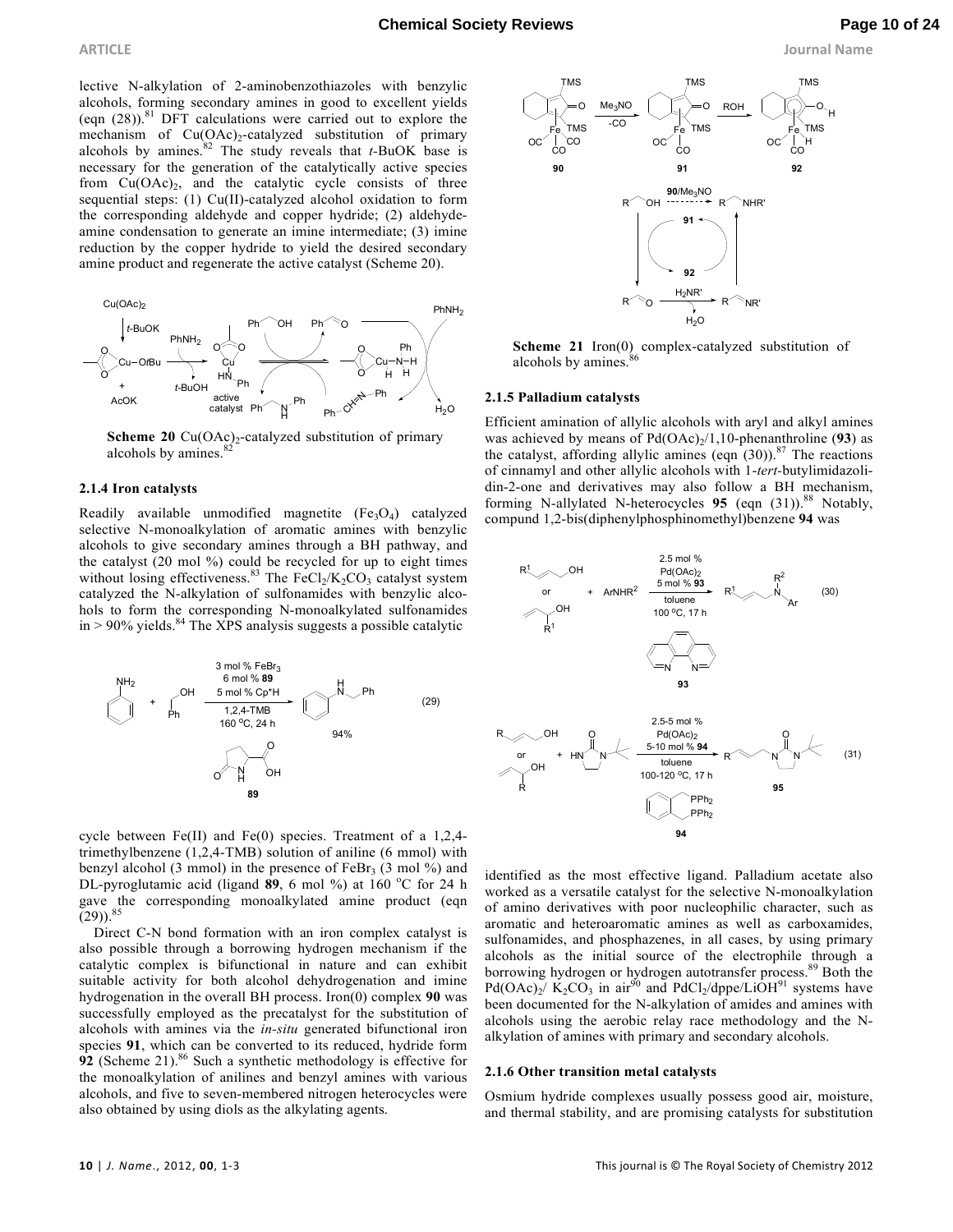of alcohols by amines.<sup>92,93</sup>  $ReH_7(PCy_3)_2$  was also reported to promote the amination of alcohols via a BH pathway, and a carbon monoxide atmosphere was crucial to the N-alkylation of primary amines with a variety of primary and secondary alcohols.<sup>94</sup> Rh(PPh<sub>3</sub>)<sub>3</sub>Cl with an oxidant  $(O_2, etc.)$  effected the Nalkylation reactions of amines and amides with alcohols.<sup>95</sup> In this case, a direct amination pathway can not be excluded and the Nalkylation might proceed via allylated rhodium species. Manganese dioxide catalyzed the N-alkylation of sulfonamides and amines with alcohols under air.<sup>96</sup> A base was necessary and the reaction became slow under a nitrogen atmosphere. It was confirmed that the imine intermediate underwent transfer hydrogenation from the alcohol substrate to form the secondary amine product as well as the corresponding aldehyde (Scheme 22). It is noteworthy that bimetallic alloys and complexes such as Raney nickel<sup>97</sup> and Ir-[N3]-M-type ( $M = Pd$ , Ir) complexes<sup>98</sup> can be employed for the same purpose. A highly efficient homogeneous Au(PPh<sub>3</sub>)Cl/AgOTf catalyst was developed for the BH substitution of benzylic alcohols with amines. $99$  This catalytic system exhibited excellent selectivity for the monoalkylation of primary amines with these alcohols.



**Scheme 22**  $\text{MnO}_2$ -catalyzed N-alkylation of amines with alcohols. $96$ 

#### **2.2 Substitution of alcohols by ammonia**

#### **2.2.1 Ruthenium catalysts**

Primary amines are very useful intermediates for further derivation reactions. Although numerous synthetic procedures including reduction of nitro and nitrile compounds have been developed for such a task, synthesis of primary amines is still an active area in academic laboratories. The borrowing hydrogen methodology has been widely employed to synthesize higher-order amines from primary amines, but this method has not been paid considerable attention for the preparation of primary amines.<sup>100</sup> Almost at the same time,  $B$ eller<sup>101</sup> and  $V$ ogt<sup>43</sup> reported  $Ru<sub>3</sub>(CO)<sub>12</sub>$ -catalyzed amination of secondary alcohols with ammonia in the presence of the pyrrole phosphine ligand, i.e., **35**, directly affording primary amines (Scheme 23). With 6-10 mol %  $Ru_3(CO)_{12}$  as the catalyst, 35 as the ligand, and *t*-amyl alcohol or cyclohexane as the solvent, the reaction of a secondary alcohol with liquid ammonia was conducted in a stainless-steel autoclave at 140-150 °C to form the corresponding primary amine product. Various primary amines were thus prepared in up to 86% yields.

With RuHCl(CO)(PPh<sub>3</sub>)<sub>3</sub>/Xantphos (96) as the catalyst, isosorbide (**97**) was diaminated by ammonia in *t*-amyl alcohol at 150  $^{\circ}$ C for 20 h (eqn (32)).<sup>102</sup> In addition, other primary and secondary alcohols as well as diols including hydroxylsubstituted esters could be efficiently converted to the corresponding amines or diamines in good to excellent yields. A combination of the same Ru(II) precatalyst and DPEphos (**99**) played the same role in amination of various alcohols with



**Scheme 23** Synthesis of primary amines from secondary alcohols and ammonia.<sup>43,101</sup>



ammonia.<sup>103</sup> The selective catalytic diamination of other primary and secondary diols with ammonia was also realized to give the corresponding diamines in good yields and high selectivity. These results are in compliance with the publication of Milstein's pioneering work,<sup>100</sup> and one of the possible RuH intermediate species has been confirmed.<sup>104</sup>



The mechanistic details were investigated for the amination of alcohols with ammonia catalyzed by a structually modified congener of Milstein's acridine-based PNP-pincer Ru(II) complex **100**, that is, complex **101** (eqn  $(33)$ ).<sup>100</sup> The experimental results and DFT calculations about the catalytically active species as well as the behaviors of the substrates and intermediates have suggested that no metal-ligand cooperation is required for the high catalyst activity and selectivity.<sup>105</sup> The amination of cyclohexanol with ammonia catalyzed by RuHCl(CO)(PPh<sup>3</sup> )3 /Xantphos (**96**) was investigated in order to gain a mechanistic insight (Scheme 24).<sup>106</sup> The NMR studies revealed that the reaction of the Ru(II) complex/**96** with alcohol in the presence of a strong base initially formed an inactive dihy-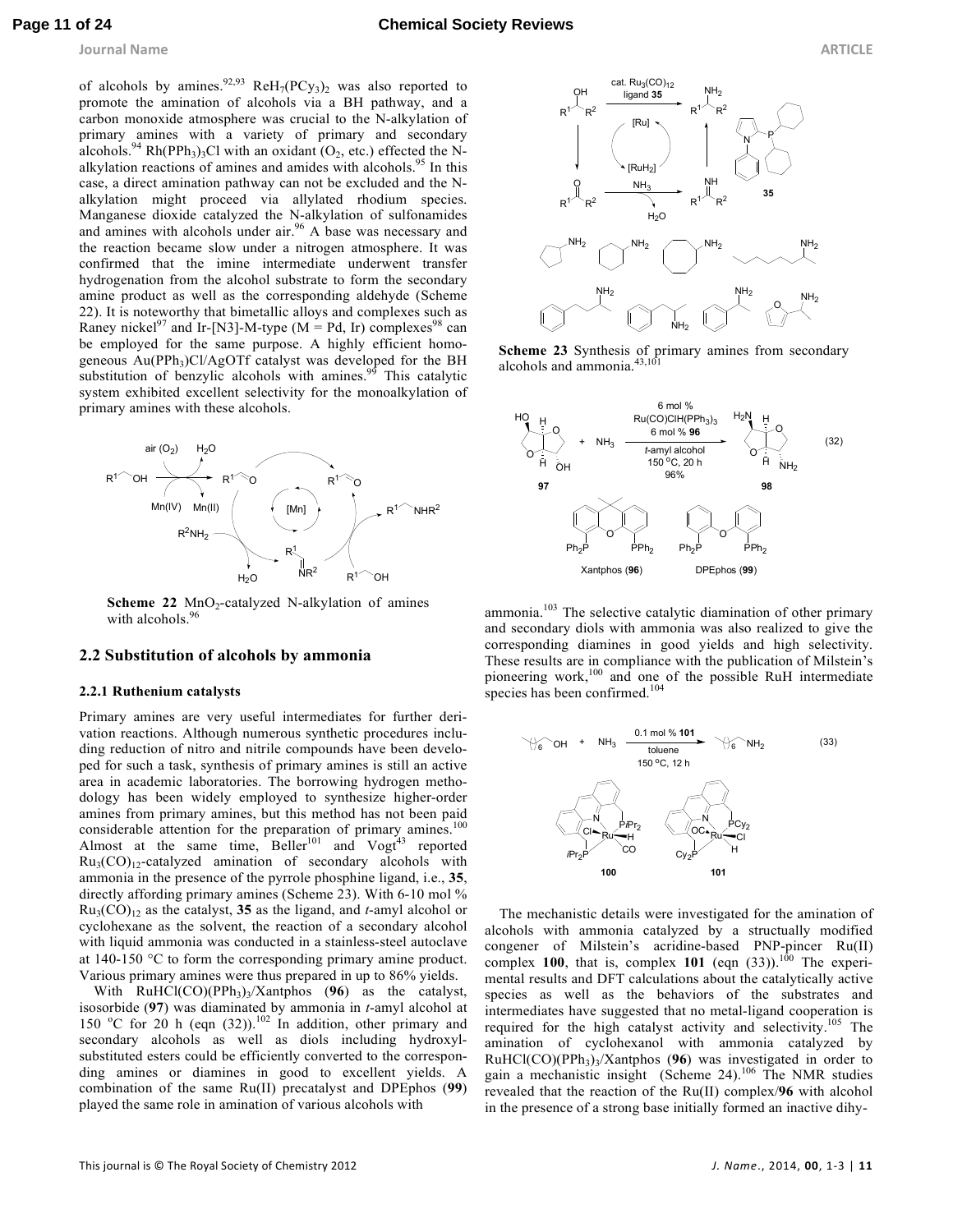

**Scheme 24** Amination of alcohols with  $NH<sub>3</sub>$  by using RuHCl(CO)(PPh<sub>3</sub>)<sub>3</sub>/Xantphos (96) catalyst.<sup>106</sup>

drido ruthenium species. Addition of a ketone made the dihydride (re)activated by means of the *in-situ* generated imine from condensation of the ketone with  $NH<sub>3</sub>$  as the activator. The subsequent reaction occurring at the metal center thus resulted in the target primary amine product and generated the catalytically active Ru(II)-alkoxide species. Such a mechanism was very closely related to the known transfer hydrogenation mechanism.<sup>107</sup> It was observed that the catalyst systems consisting of  $RuHCl(CO)(PPh<sub>3</sub>)<sub>3</sub>$  and fluxional Xantphos-type ligands exhibited very different catalytic activities for the direct amination of cyclohexanol with ammonia, depending on the different structures of the slightly bent backbones of the ligands.<sup>1</sup>

# **2.2.2 Iridium catalysts**

Iridium complexes are also effective catalysts to promote the amination of alcohols with ammonia. By means of water-soluble Cp<sup>\*</sup>Ir-amine complex, that is,  $[Cp*Ir(NH<sub>3</sub>)<sub>3</sub>]<sub>l<sub>2</sub></sub>$  (102), the 28% aqueous solution of ammonia was applied for the synthesis of higher-order amines from alcohols (Scheme 25).<sup>109</sup> A variety of secondary and tertiary amines were synthesized by the multialkylation of aqueous ammonia with theoretical equivalents of primary and secondary alcohols. The catalyst could be recycled by a facile procedure maintaining high activity. The reaction of aqueous ammonia with 1,5,9-nonanetriol (**103**) was performed at  $140^{\circ}$ C for 24 h in the presence of 102 (5 mol  $\%$ ), affording quinolizidine (**104**) in 85% yield. This method provides a rapid approach to quinolizidine in a one-flask operation.

The use of aminoacidato Cp\*Ir(III)-complexes in the catalytic alcohol amination reactions of primary and secondary alcohols with amines permits to carry out these transformations under very



**Scheme 25** Amination of alcohols using 28% aqueous ammonia.<sup>109</sup>

mild conditions without use of an addditional base.<sup>110</sup> Dissociation of the chelating ligand from complex **105** occurred during the initiation period of the reaction to generate the more active species **102**, which promoted amination of short-chain ethanol with ammonia, forming a mixture of  $EtNH_2$ ,  $Et_2NH$ , and  $Et_3N$ (Scheme 26). The amination pathway is depicted in Scheme 27, which is similar to that by using a Ru(II) complex catalyst (Scheme 24). $106$ 



**Scheme 26** Amination of ethanol by ammonia.<sup>110</sup>



**Scheme 27** A proposed mechanism for iridiumcatalyzed amination of alcohols by ammonia.<sup>116</sup>

# **2.2.3 Other transition metal catalysts**

The osmium hydride complex **106** mediated the reaction of ethanol with ammonia at 200 °C to form diethylamine (32%) and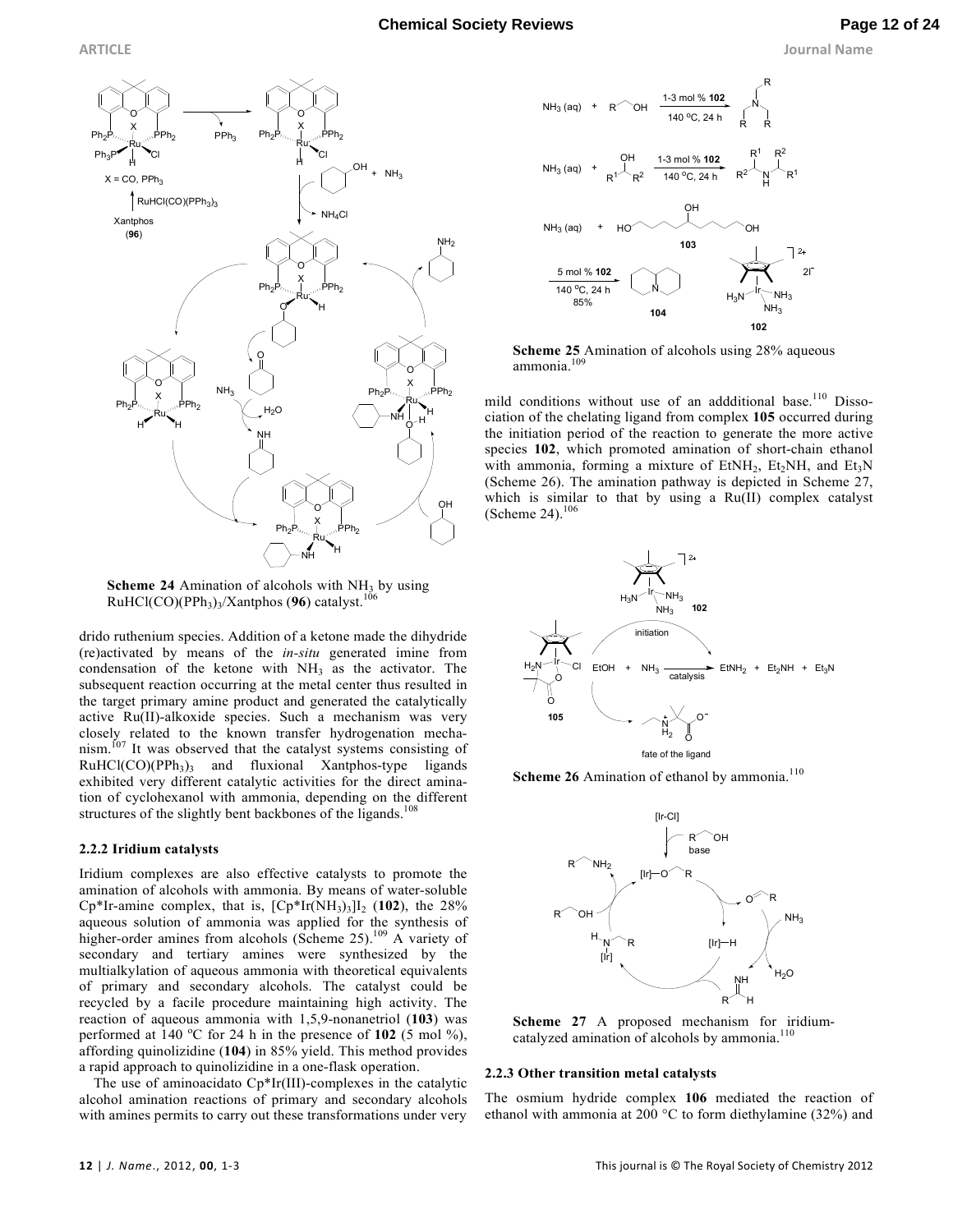triethylamine (25%), exhibiting a potential application in the preparation of short-chain aliphatic primary amines (eqn  $(34)$ ).<sup>92</sup> The Rh-In bimetallic catalysts supported on carbon were applied for the amination of alcohols with ammonia in an aqueous phase, $111$ and the reaction of 1,2-propanediol with  $NH<sub>3</sub>$  was conducted at 180 °C for 24 h under 5 MPa hydrogen atmosphere, affording a mixture of 1-amino-2-propanol, 2-amino-1-propanol, and dimethylpiperazines (Scheme 28).<sup>111,112</sup>



**Scheme 28** Amination of 1,2-propanediol using ammonia. $\overline{111,112}$ 

#### **2.2.4 Using ammonium salts**

The surrogates of ammonia, that is, ammonium salts, were also used as the nitrogen source for the synthesis of higher-order amines with alcohols as the alkylating agents. Trialkylation of ammonium acetate was conducted with excessive amount of benzylic alcohols at 160 °C in the presence of 1 mol %  $[Cp*IrCl<sub>2</sub>]$ <sub>2</sub> under microwave conditions (eqn (35)),<sup>67</sup> giving tertiary amines **107** as the products. Both Shvo's catalyst and



 $[Cp*IrCl<sub>2</sub>(amidine)]$  (108) promoted the reactions of NH<sub>4</sub>X (X = Cl, OAc) with primary alcohols, efficiently affording the corresponding tertiary amine products (eqn  $(36)$ ).<sup>113</sup> The high catalytic activity of complex **108** may be attributed to the presence of an NH moiety in the amidine ligand, which renders the formation of species **109** *in situ* to act as the precatalyst. Both

NH4OAc and NH4BF<sup>4</sup> were used as the nitrogen sources under solvent-free conditions: the reactions of ammonium acetate with alcohols gave tertiary amines exclusively, whereas those of ammonium tetrafluoroborate afforded secondary amines selectively (Scheme 29). $^{114}$  Using this method, five- and sixmembered cyclic amines **110** were synthesized from ammonium tetrafluoroborate and diols in one pot.



Scheme 29 Multialkylation of ammonium salts with alcohols.<sup>114</sup>

# **2.3 Substitution of alcohols by N-nucleophiles in aqueous phase**

Substitution of alcohols by N-nucleophiles (or N-alkylation of amines with alcohols and related compounds) can be performed in aqueous phase.  $[Cp^*IrI_2]_2$  was found to be an efficient catalyst for the alkylation of amines with alcohols in water.<sup>115,116</sup> Primary amines could be converted to secondary amines, and secondary amines to tertiary amines in the absence of a base. The protocol was successfully applied for the synthesis of the analgesic fentanyl (**111**), and the conversion of primary amines into Nheterocycles **112** by their reactions with diols was realized, along with the N-alkylation of sulfonamides (Scheme 30).



**Scheme 30** Substitution of alcohols by amines in water.<sup>115,116</sup>

Short-chain isopropanol was used as the alkylating agent to form N-isopropylamines. With water-soluble and air-stable iridium-amine complex  $[Cp*Ir(NH<sub>3</sub>)<sub>3</sub>]<sub>l<sub>2</sub></sub>$  (102) as the catalyst, various secondary and tertiary amines were synthesized by the Nalkylation reactions of theoretical equivalents of amines and alcohols in water without a base under air. $117,118$  In this case, versatile alcohols and amines were employed to undergo the BHtype reactions, giving the target higher-order amine products (eqn  $(37)$ ).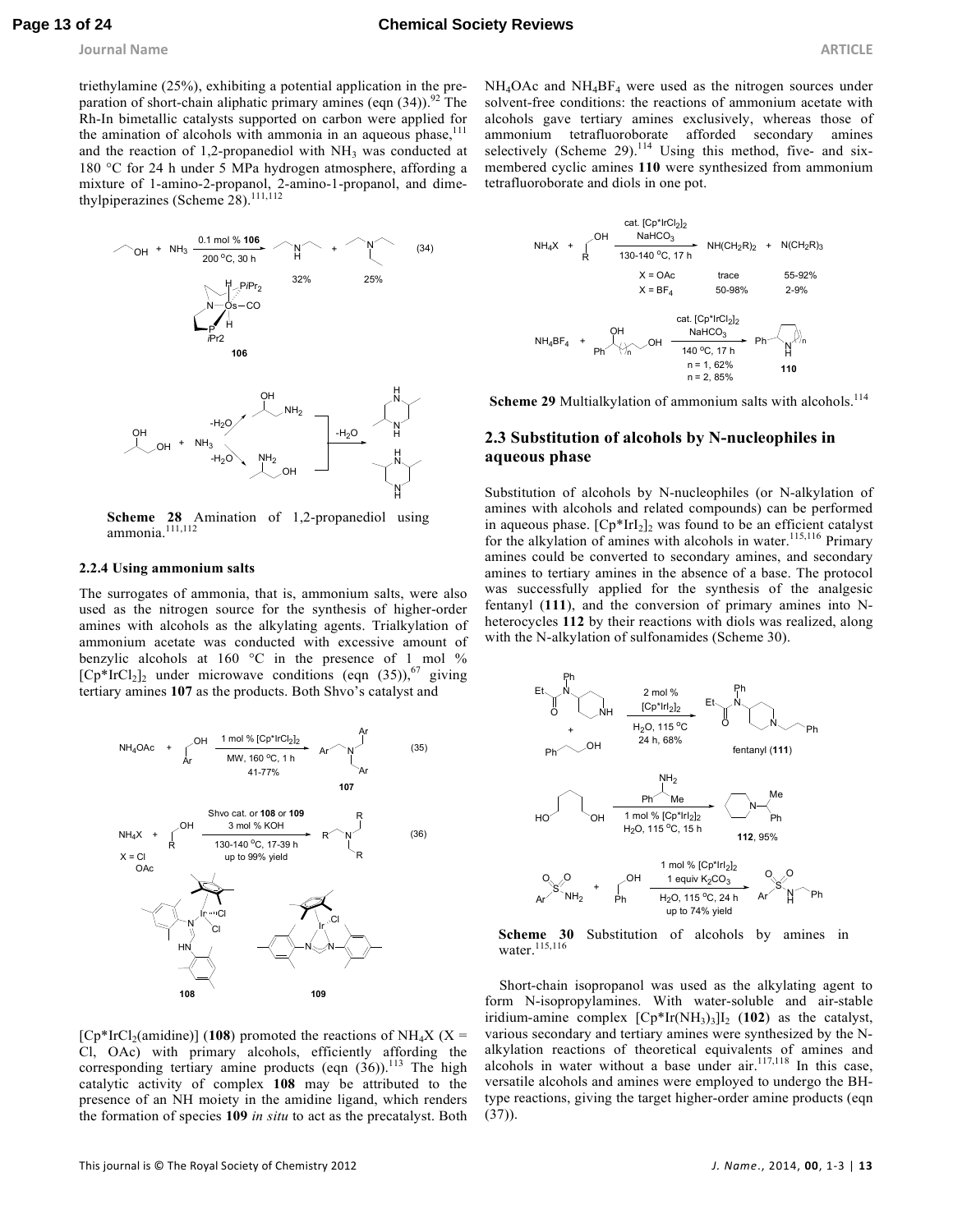

N-Alkylation of poor nucleophilic sulfonamides with alcohols was performed in water by means of water-soluble iridium complex  ${Cp*Ir[6,6'-(OH)_2-bpy]}(H_2O){(OTf)_2}.^{119}$  The OH functionality is crucial for the catalytic activity of the complex. Polyols could be employed for the preparation of N-heterocycles in water.120-122 Glycerol was aminated by 1,2-diaminocyclohexane in water in the presence of 2 mol %  $[Cp*IrCl<sub>2</sub>]$  and 10 mol %  $K_2CO_3$ , affording a mixture of N-heterocyclic products within 24 h (eqn (38)).<sup>75</sup> Under aerobic conditions, the boroniridium heterobimetallic polymeric catalyst, that is, PB-Cp\*Ir(IPr), was applied for the N-alkylation of ammonia and



**Scheme 31** N-Alkylation of amines with alcohols in water using a polymeric heterobimetallic catalyst.<sup>122,123</sup>

amines with alcohols in water without the use of organic solvents, giving the corresponding alkylated amines (Scheme 31).<sup>122,123</sup>

Palladium-catalyzed N-alkylation of unprotected amino acid **113** with 1,1-dimethylallyl alcohol was performed in the presence of 5 mol %  $Pd(OAc)_2$ , 10 mol % water-soluble ligand sodium diphenylphosphinobenzene-3-sulfonate (TPPMS), and NaOAc (2 equiv) in water at 120  $\degree$ C for 16 h, selectively producing Nmonoalkylated amino acid 114 in 85% yield (Scheme 32).<sup>124</sup> Other catalyst systems were also reported for substitution of

alcohols by N-nucleophiles in water.<sup>55,100,109</sup> These results have demonstrated promising applications of the synthetic protocols in green synthesis.



**Scheme 32** N-Alkylation of amino acid with tertiary alcohol in water.<sup>124</sup>

# **2.4 Enantioselective substitution of alcohols by amines**

#### **2.4.1 Ruthenium catalysts**

Chiral amines are widely used in pharmaceutical and fine chemical industries. Many methods have been developed to prepare them. Asymmetric hydrogenation of ketimines or reductive amination of ketones are known to reach this goal. However, external reductants such as hydrogen gas, Hantzsch esters, silanes, and formic acid have to be used for these processes. The recently well-developed BH or HA strategy has begun to be paid attention in asymmetric catalysis.<sup>125,126</sup> Ruthenium-catalyzed enantioselective synthesis of β-amino alcohols from 1,2-diols by using  $[RuCl_2(p\text{-symene})]_2/(S,R)$ -Josiphos (**115**) catalysis was reported.<sup>127</sup> Treatment of the racemic diols with secondary amines afforded the corresponding optically active β-amino alcohols **116** in up to 99% yield with 77% ee (Scheme 33).



**Scheme 33** Asymmetric substitution of diols by amines.<sup>127</sup>

Commercially available ruthenium(II) PNP-type pincer complex catalyst (Ru-Macho, **117**) promoted the formation of αchiral *tert*-butanesulfinylamines (**118**) from racemic secondary alcohols and chiral *tert*-butanesulfinamides in up to 89% yields with > 95:5 dr via a hydrogen borrowing strategy (eqn  $(39)$ ).<sup>128</sup> A simplified BH mechanism is proposed in Scheme 34. This study offers an effective synthetic protocol to access chiral amines by means of the widely used Ellman's sulfinamide auxiliary and the inexpensive and industrially relevant Ru-Macho catalyst.

#### **2.4.2 Iridium catalysts**

The combination of  $[Cp^*IrCl<sub>2</sub>]$  and KOAc promoted the enan-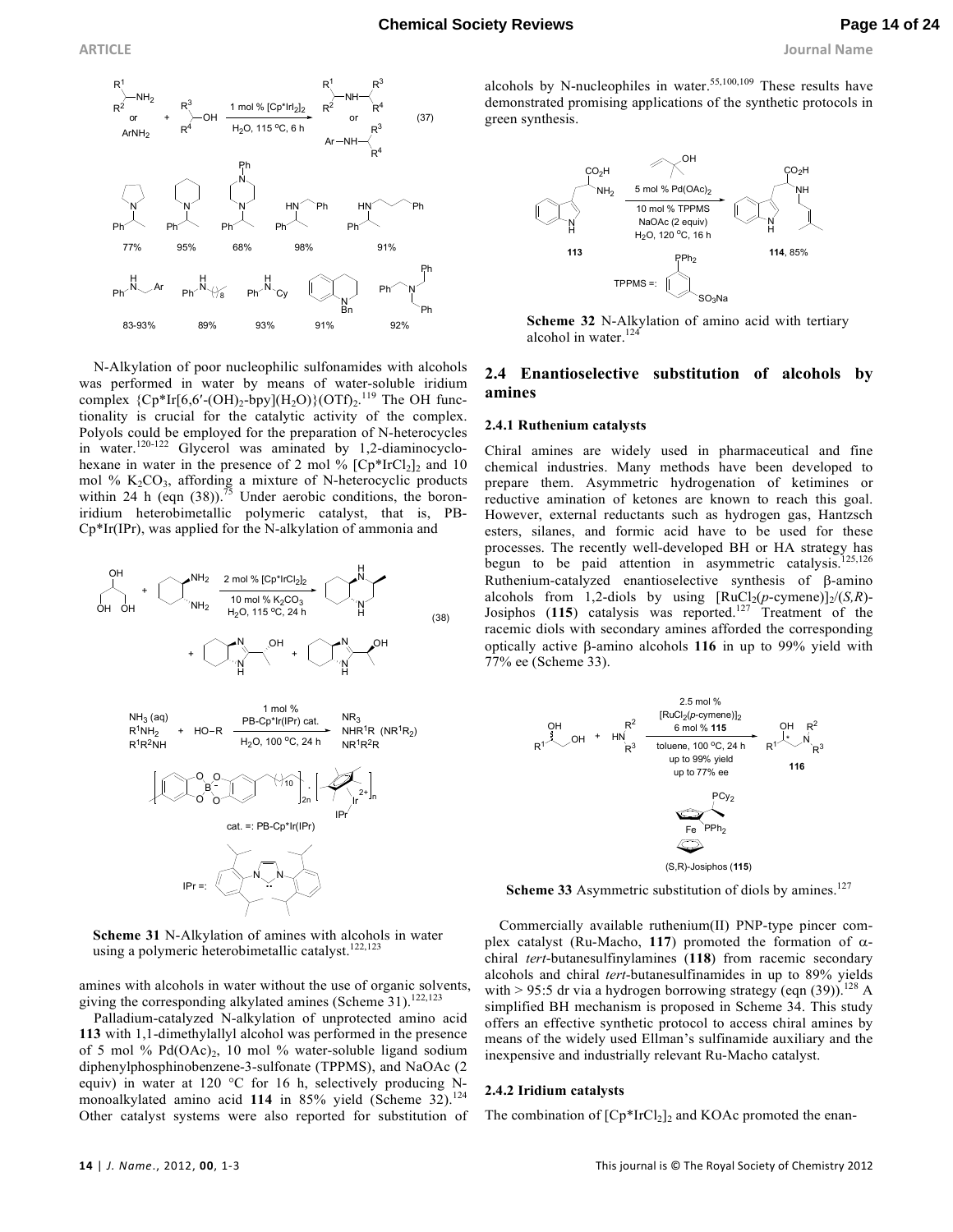### **Page 15 of 24 Chemical Society Reviews**

**Journal Name ARTICLE** 



**Scheme 34** Asymmetric amination of alcohols using Ellman's sulfinamides.<sup>128</sup>

tioselective N-hetrocyclization of 1-(5-methoxypyridin-3-yl)-1,5 pentanediol (**119**) with either (*R*)- or (*S*)-1-phenylethyl-amine, generating 2-(pyridin-3-yl)piperidine ring system **120** in 69-72% yield (Scheme 35).<sup>129</sup> Compound **120** can be used for the preparation of the *R* and *S* enantiomers of the amphibian alkaloid



**Scheme 35** Enantioselective amination of diols via BH N-alkylation of amines.<sup>129</sup>

noranabasamine (**121**). Asymmetric amination of alcohols through the borrowing hydrogen methodology was achieved in the presence of a chiral phosphoric acid under iridium catalysis.<sup>130</sup> By combining iridium complex **122** supported by a chiral ligand with chiral phosphoric acid **123**, the asymmetric amination of secondary alcohols with aromatic amines was established to produce chiral amines 124 with up to 97% ee (Scheme 36).<sup>130</sup> In a similar manner, the intramolecular amination in (±)-**125** was achieved, affording the chiral quinoline product **126** bearing a simple methyl substituent (eqn (40)). It is noted that the higher loading of ligand **123** relative to the precatalyst **122** was not necessary, suggesting that the intramolecular imine-condensation

step was efficient enough, even in the absence of the external acid cocatalyst.



Scheme 36 Asymmetric N-alkylation of amines with alcohols.<sup>130</sup>



#### **2.5 Reductive N-alkylation with alcohols**

Nitroarenes are cheap and readily available in bulks and the reduction of nitro compounds is a key step in the preparation of many pharmaceuticals and fine chemicals. Based on the aboveestablished synthetic systems using alcohols, it is reasonable to envision the synthesis of secondary amines through a BH strategy by using the commercially available and inexpensive nitroarenes and alcohols as the starting materials. For such a transformation the alcohol may serve as both the hydrogen source for nitro reduction and the alkylating agent for the *in-situ* generated amine intermediate through a borrowing hydrogen pathway. Because amine is temporarily formed during the reaction and subsequently consumed by its condensation with the aldehyde intermediate generated *in situ* from the alcohol substrate, the relevant discussion is included in this section. Although excessive amount of alcohol is required, such a protocol is still considered as a convenient and simple approach to access secondary amines. In this aspect, homogeneous and heterogeneous transition metal catalysts have recently been reported.



With the Ru(II) complex catalyst, that is,  $Ru(CO)(H)<sub>2</sub>(PPh<sub>3</sub>)<sub>3</sub>$ (**127**)/NHC, nitroarenes reacted with excessive amount of primary alcohols (7.5 equiv) at 150 °C under an argon atmosphere afforded the corresponding tertiary amines (eqn  $(41)$ ).<sup>131</sup> Such a process combined two catalytic cycles: the nitro reduction to amine, and N-alkylation of the resultant amine with the alcohol through a borrowing hydrogen pathway. That is, the alcohol oxidation, nitro reduction and imine reduction were realized in a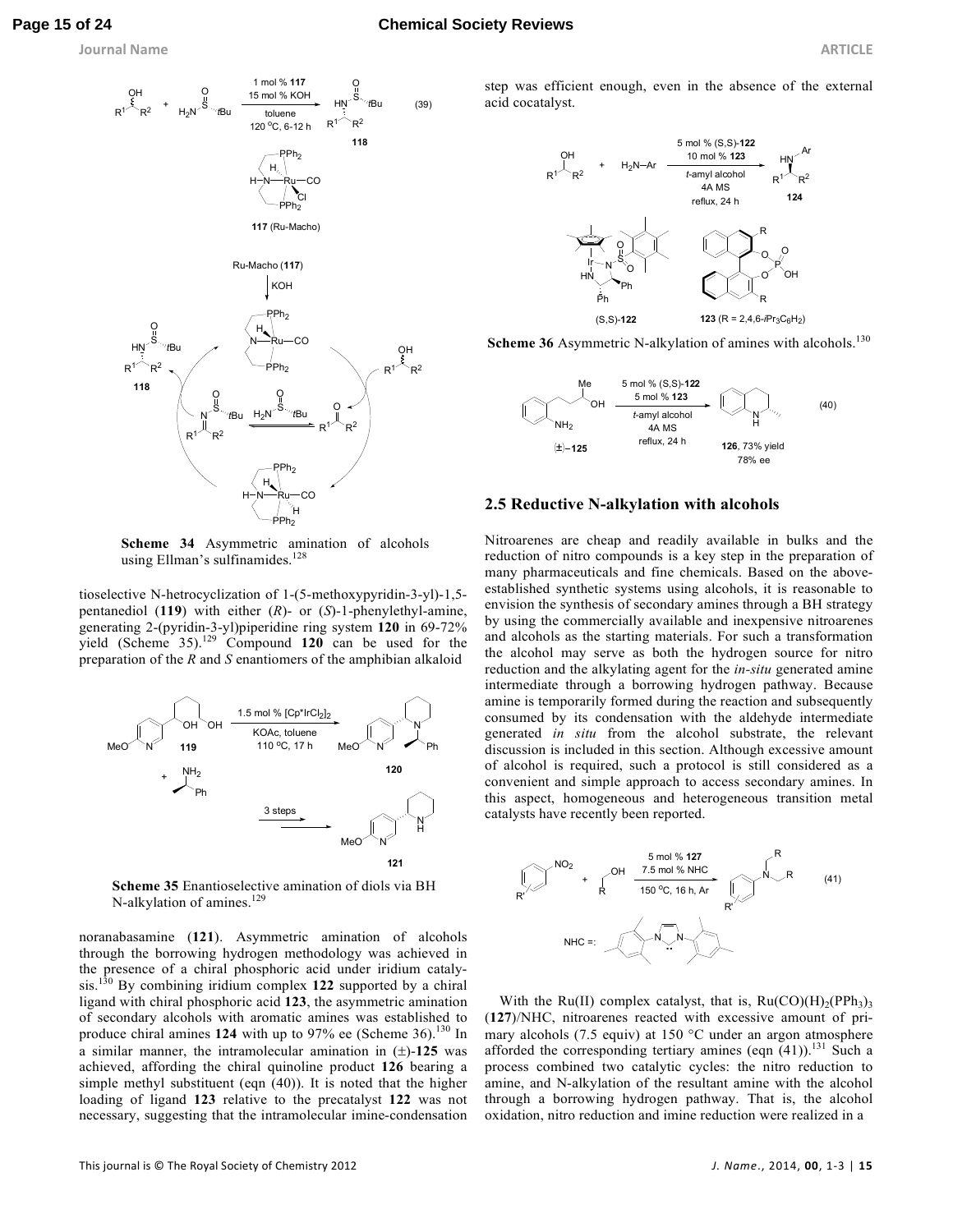

**Scheme 37** Ruthenium-catalyzed direct amination of alcohols with nitroarenes.<sup>131</sup>

cascade (Scheme 37). When benzyl alcohol and other primary alcohols were used as the alkylating agents/hydrogen donors, the target tertiary amine products were obtained in moderate to excellent yields. It should be noted that excessive alcohol up to 7.5 equiv was required to get the decent yields for the target products. In the presence of a base, i.e.,  $K_2CO_3$ , 2.5 mol % [ $Ru(p$ cymene) $Cl_2$ ]/dppb (dppb =  $Ph_2P(CH_2)_4PPh_2$ ) promoted the reactions of nitroarenes with primary alcohols at 130 °C under an argon atmosphere to yield the corresponding secondary amines in 70-95% isolated yields.<sup>132</sup> However, in the case of using benzonitriles as the substrates, more harsh conditions were applied to produce the same secondary amine products (eqn (42)).



A similar catalyst system mediated the synthesis of tertiary amines from nitriles and alcohols.<sup>133</sup> By means of  $Ru (acac)_3/dppe$ /KHCO<sub>3</sub> as the catalyst, secondary amines were also obtained from the reactions of nitroarenes in the presence of excessive primary alcohols.<sup>134</sup> With Pd(OAc)<sub>2</sub>/Xantphos (96) or XPhos (**128**) as the catalyst, the reactions of nitroarenes with cyclohexanone, the oxidized form of cyclohexanol, formed diarylamines in good to excellent yields  $(eqn (43))$ .<sup>135</sup> The nitro reduction, cyclohexanone dehydrogenation, imine formation and reduction were performed in a cascade without using any external reducing reagent and oxidant. A simplified mechanism is proposed in Scheme 38. The palladium catalyst activates cyclohexanone to undergo dehydrogenation to form cyclic enone **129** through βelimination. Nitrobenzene is reduced to the corresponding aniline, which continues the aldol condensation with the *in-situ* generated



**Scheme 38** Palladium-catalyzed one-pot diarylamine formation.<sup>135</sup>

cyclic enone or cyclohexanone itself to produce imine **130**. Subsequent dehydrogenation and reduction of the imine intermediate **130** affords the diarylamine product. It is noted that XPhos (**128**) worked as efficiently as Xantphos (**96**) did.

With very small Au NPs (approximately 1.8 nm) deposited on  $TiO<sub>2</sub> (Au/TiO<sub>2</sub>-VS)$  as the catalyst, nitroarenes could be efficiently alkylated to the corresponding secondary amines in the presence of 8 equiv of primary alcohols (eqn  $(44)$ ).<sup>136</sup> Up to 99% yields were reached from the reactions performed in toluene at 120 °C. A highly efficient Au/Ag-Mo nano-rods catalyst (Au/Ag-Mo-NR) was developed to promote the one-pot synthesis of amines and imines by using equivalents of nitrobenzenes and



**Scheme 39** Reductive coupling of nitrobenzenes with alcohols using glycerol as the hydrogen source.<sup>137</sup>

alcohols as the starting materials, and bio-based glycerol as the hydrogen source.<sup>137</sup> Formation of the amine and imine products depended on the temperature. When the 1:1 molar ratio reaction of a nitrobenzene with an alcohol was carried out in refluxing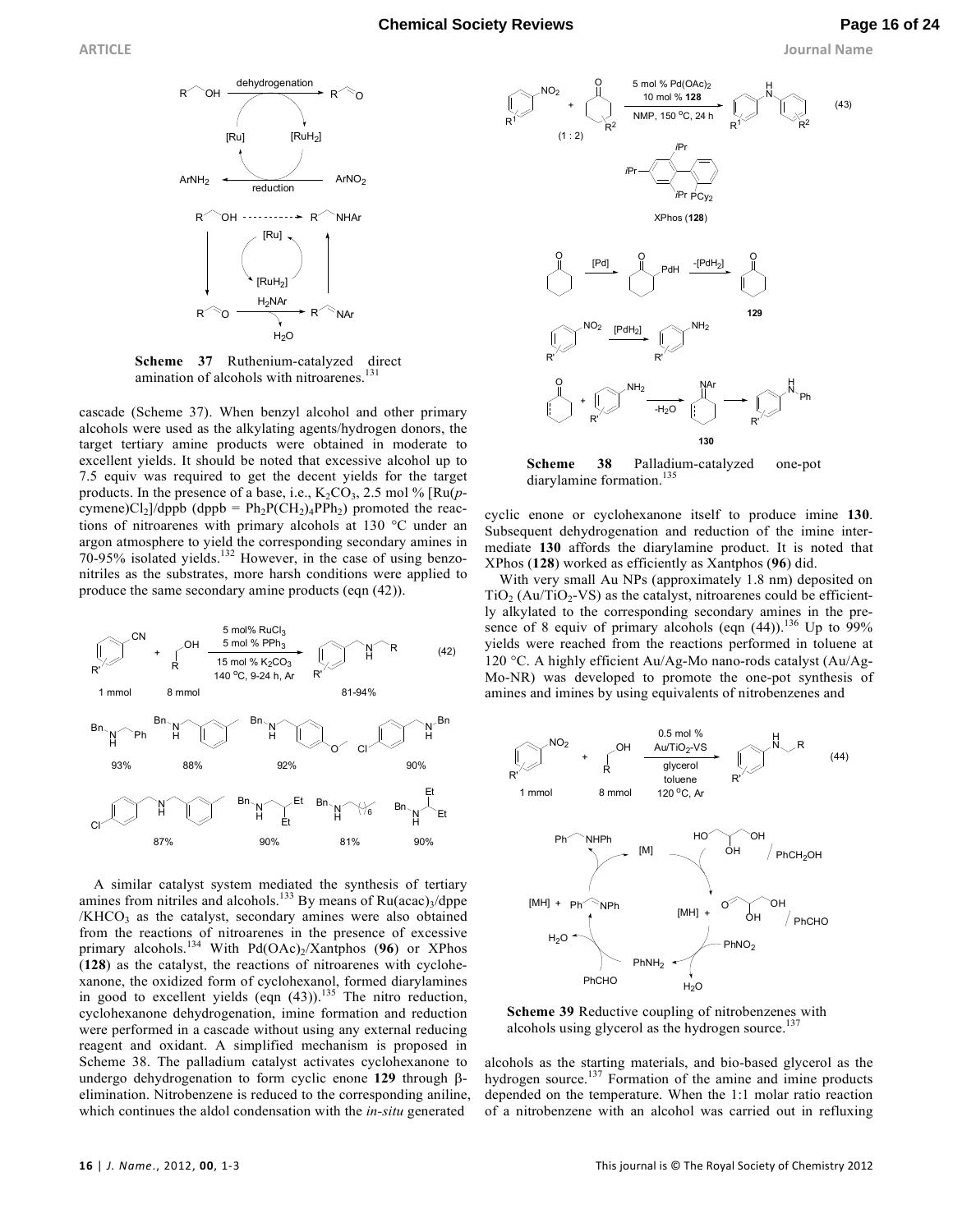toluene in the presence of  $K_2CO_3$  base and glycerol for 24 h, the corresponding imine was formed in up to 98% yields. In refluxing xylene at 150  $^{\circ}$ C, the amine product was obtained in up to 91% yields. A plausible mechanism is depicted in Scheme 39. Variation of the reaction parameters led to the intermediate as the major product.

In the presence of 1.3 mol %  $CuO-Fe<sub>3</sub>O<sub>4</sub>$  catalyst and 300 mol % NaOH, nitrobenzene reacted with benzylic alcohols in toluene at 130 °C for 3 days to afford the corresponding imines (ArCH=NPh) as the major products  $(61-84\%)$ <sup>138</sup> An Ir-Pd heterobimetallic complex catalyst (**131**) and its [Ir-Ir] and [Pd-Pd] analogues catalyzed the reactions of nitroarenes with excessive amount of benzylic alcohols in the presence of  $Cs_2CO_3$  base at 100 °C efficiently afforded the corresponding imines and aldehydes.<sup>139</sup> Such a transformation can be considered as a variation of the well-defined borrowing hydrogen substitution process of alcohols by amines (or N-alkylation of amines with alcohols) (Scheme 40).



**Scheme 40** Reductive BH process for Nalkylation of nitrobenzenes with alcohols.<sup>139</sup>

# **2.6 Indirect Wittig amination of alcohols**

Palladium was reported as the catalyst for the alkylation of nitrogenated compounds through a BH or hydrogen transfer process. The indirect aza-Wittig reactions of N-(triphenylphosphoranylidene)aniline with alcohols (2 equiv), 1-10 mol % palladium(II) acetate, and cesium hydroxide (1 equiv) in toluene at 150 °C for 48 h gave the target secondary amine products in up to 97% yields (eqn  $(45)$ ).<sup>140</sup> [Ir(COD)Cl]<sub>2</sub> was also documented for the same purpose.<sup>141</sup> The relevant mechanism is demonstrated in Scheme 41.



# **3. Heterogeneous transition metal-catalyzed substitution of alcohols by N-nucleophiles**

As reported in the literatures, most of the successful catalyst systems for substitution of alcohols by N-nucleophiles (or Nalkylation of amines and the related compounds with alcohols) are transition metal complex-based homogeneous catalyst systems, which are usually inapplicable for scale-up production because of the problem of catalyst reusability and/or the indis-



Scheme 41 Indirect Wittig amination of alcohols.<sup>140,141</sup>

indispensable use of large amounts of additives or co-catalysts. Heterogeneous transition metal catalysts can overcome some of the drawbacks of homogeneous catalysts, but they often have to suffer from harsh reaction conditions, low turnover numbers and frequencies, limited substrate scope, and use of excessive amount of alcohols to obtain satisfactory yields. Thus, exploration of efficient heterogeneous transition metal catalyst systems has recently aroused considerable attention for borrowing hydrogen or hydrogen autotransfer processes.

#### **3.1 Ruthenium catalysts**

Heterogeneous ruthenium catalysts have been known for the BH substitution of alcohols by N-nucleophiles. Substitution of primary alcohols by aromatic and heteroaromatic amines could be efficiently promoted by a supported ruthenium hydroxide catalyst  $Ru(OH)_x/Al_2O_3$ .<sup>142</sup> A variety of primary aromatic and heteroaromatic amines were selectively converted to the corresponding secondary amines in moderate to excellent yields without using any co-catalyst such as a base and stabilizing ligand. Monitoring the reaction of benzyl alcohol (1.5 equiv) with





aniline in mesitylene at 132 °C under an argon atmosphere by GC analysis revealed that in the presence of  $Ru(OH)_x/Al_2O_3$  catalyst (5 mol % Ru) an imine intermediate was initially formed and then transformed to the target secondary amine product.

N-Alkylation of ammonia (or its surrogates, such as urea,  $NH_4HCO_3$ , and  $(NH_4)_2CO_3$ ), and amines with alcohols, including primary and secondary alcohols, was efficiently established under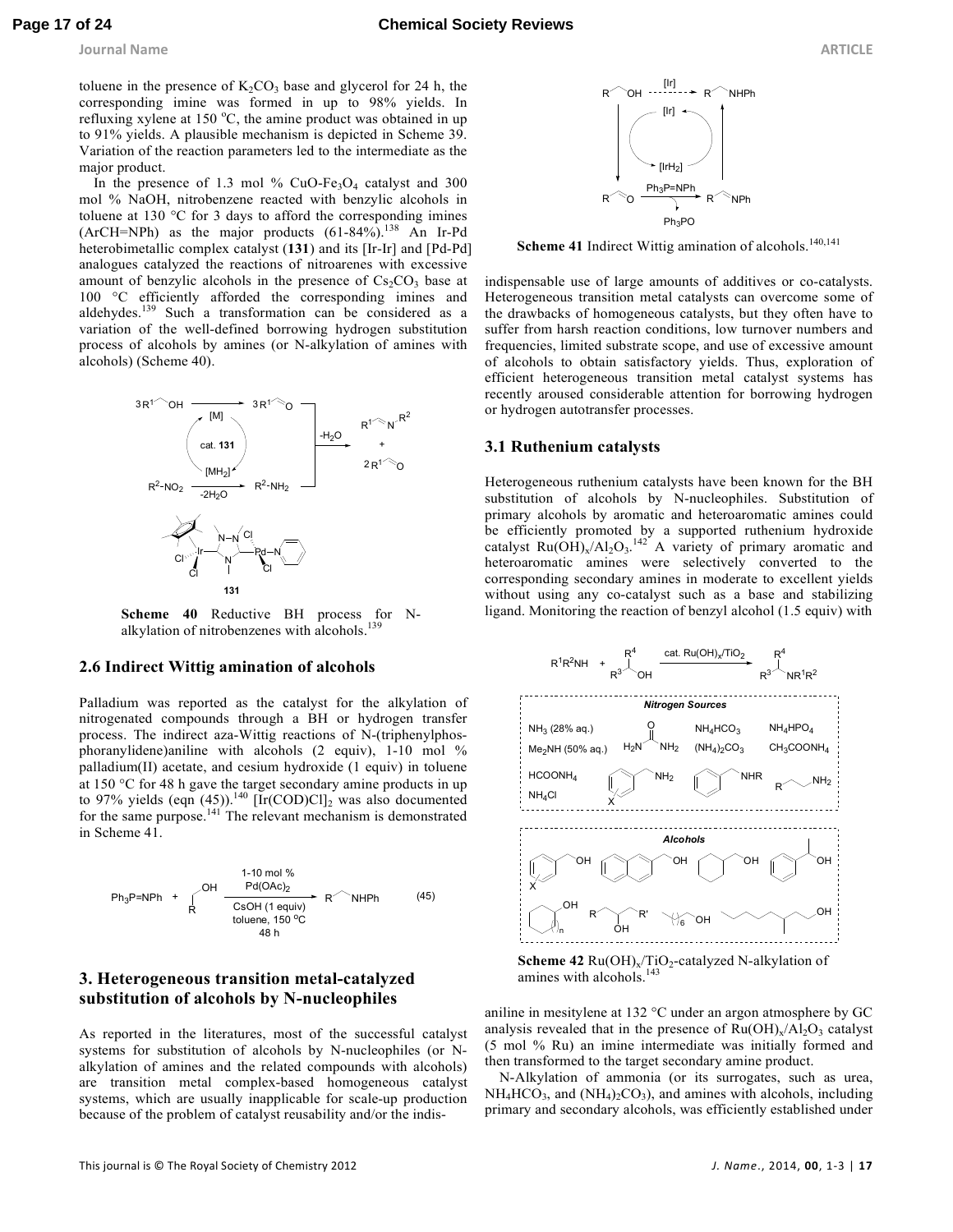anaerobic conditions by the supported ruthenium hydroxide catalyst, that is,  $Ru(OH)_x/TiO_2$  (Scheme 42).<sup>143</sup> Notably, the catalytic activity of a physical mixture of Ru(OH)<sup>x</sup> ⋅*n*H2O and TiO<sub>2</sub> powders was usually comparable to that of  $Ru(OH)_x \cdot nH_2O$ , and much lower than that of  $Ru(OH)_x/TiO_2$ , suggesting that the highly dispersed ruthenium hydroxide sepceies is essential for a decent catalyst performance.





Impregnated ruthenium on magnetite  $(Fe<sub>3</sub>O<sub>4</sub>)$  could behave as a recyclable catalyst for the selective N-monoalkylation of amino derivatives with poor nucleophilic character, such as aromatic and heteroaromatic amines, sulfonamides, sulfinamides, and nitroarenes, with alcohols (Scheme 43).<sup>144</sup> The alkylation of amines in the presence of KOH base rendered the N-monoalkylated amines, and the same protocol using NaOH yielded the related imines. Such a catalyst could be easily removed by a simple magnet and was reused for up to ten times, exhibiting the same catalytic activity. A nano- $Ru/Fe<sub>3</sub>O<sub>4</sub>$  catalyst was applied for the efficient synthesis of N-monoalkylated sufonamides from the BH reactions of unsubstituted sulfonamides with primary alcohols.<sup>145</sup> The mechanistic studies suggests dehydrogenation of the alcohol to be the rate-determining step.  $Ru^{3+}$  immobilized on a calcium hydroxyapatite (HAP) support was used to catalyze the substitution of alcohols by amines without the need for base cocatalysts, base pretreatment of the catalyst, or ligands.<sup>146</sup> In general, the catalytic activities of  $Ru(OH)_x/Al_2O_3$  and  $Ru(OH)_x$  $\overline{\text{TiO}}_2$  were much higher than that of Ru/HAP.<sup>142,143</sup> Ruthenium catalysts supported by polystyrene- or silica-supported phosphine ligands exhibited good to excellent catalytic activity towards the substitution of primary alcohols by both primary and secondary amines at 120-140 °C, affording the target products in 62-99% yields.<sup>147</sup> These catalysts could be recycled with low ruthenium leaching.



The continuous flow substitution of alcohols by amines was tested by using the supported catalysts in a column reactor. The *anti*-Parkinson agent Piribedil (**7**) was thus synthesized in 98% yield. For real industrial scale-up production, a continuous reaction process is always desired. Using a heterogeneous ruthenium catalyst in a continuous flow fixed bed catalytic reactor, substitution of benzyl alcohol by morpholine was realized (eqn  $(46)$ ).<sup>148</sup> The 1:1 molar ratio reaction was thus conducted in such a continuous flow reactor, where the catalytic polymer beads were retained in the bed. Operating at 150 °C and using *p*-xylene as the solvent, the conversion into the desired tertiary amine was shown to be as high as 98%. This approach is

very promising for clean and atom-economic scale-up production of secondary and tertiary amines in the pharmaceutical industry.

#### **3.2 Iridium catalysts**

Mesoporous silica (SBA-15)-supported pyrimidine-substituted Nheterocyclic carbene iridium complex **132** was used as the catalyst for the environmentally benign substitution of primary alcohols by amines (eqn (47)), giving the secondary amine products in 52-99% yields.<sup>149</sup> The catalyst was reused for more than nine times without notable decrease in its catalytic efficiency. A bifunctional Ir-Zr based metal-organic framework (MOF) heterogeneous catalyst was also applied for the substitution of alcohols by amines, $150$  and the catalyst worked well even in air in the absence of a base.



# **3.3 Copper catalysts**

Heterogeneous copper catalysts are another type of effective catalysts for the BH substitution of alcohols by amines. Supported copper hydroxide  $Cu(OH)_x/TiO_2$  (or  $Al_2O_3$ ) could act as the catalyst for the synthesis of secondary amines via Nalkylation of the primary amines and ammonia with alcohols.<sup>151</sup> Diverse symmetrically and unsymmetrically substituted teriary amines were thus synthesized. The  $Cu/Al<sub>2</sub>O<sub>3</sub>$  catalyst was used for the N-alkylation of anilines with benzylic alcohols to furnish secondary amines.<sup>152</sup> It should be noted that this process did not require any additive, was intrinsically safe and produced no waste. However, in most cases imines were formed as the minor products (eqn  $(48)$ ). The Al<sub>2</sub>O<sub>3</sub>-supported copper-silver bimeta-

$$
R^{2}
$$
  $OM +$   $OMH_{2}$   $OMAl_{2}O_{3}$   $R^{2}$   $Ph$   $R^{2}$   $Ph$   $R^{2}$   $Ph$  (48)  
\n $R^{1}$   $R^{1}$   $R^{1}$  (48)  
\n $130^{o}C, 1-24 h$   $1$   $1$   $1$   $1$   $1$   $1$   $1$   $1$   $1$   $1$   $1$   $1$   $1$   $1$   $1$   $1$   $1$   $1$   $1$   $1$   $1$   $1$   $1$   $1$   $1$   $1$   $1$   $1$   $1$   $1$   $1$   $1$   $1$   $1$   $1$   $1$   $1$   $1$   $1$   $1$   $1$   $1$   $1$   $1$   $1$   $1$   $1$   $1$   $1$   $1$   $1$   $1$   $1$   $1$   $1$   $1$   $1$   $1$   $1$   $1$   $1$   $1$   $1$   $1$   $1$   $1$   $1$   $1$   $1$   $1$   $1$   $1$   $1$   $1$   $1$   $1$   $1$   $1$   $1$   $1$   $1$   $1$   $1$   $1$   $1$   $1$   $1$   $1$  

llic catalyst with a Cu/Ag molar ratio of  $95/5$  (Cu<sub>0.95</sub>Ag<sub>0.05</sub>/Al<sub>2</sub>O<sub>3</sub>) effected the substitution of various alcohols (benzylic and aliphatic alcohols) by anilines and aliphatic amines.<sup>153</sup> A simple non-noble metal catalyst  $NiCuFeO<sub>x</sub>$  was designed and prepared for the N-alkylation of ammonia or amines with alcohols.<sup>154</sup> In the absence of organic ligands and bases, primary amines were efficiently transformed into secondary amines and N-heterocyclic compounds, and secondary amines could be N-alkylated to form tertiary amines. In particular, primary and secondary amines can be produced through a one-pot reaction of ammonia with alcohols. Using a Mg-Al hydrotalcite supported copper catalyst (Cu-HT, Mg/Al molar ratio  $= 2:1$ ), the substitution of primary and secondary alcohols by anilines and primary amines afforded a mixture of the target secondary amine products (26-98%) and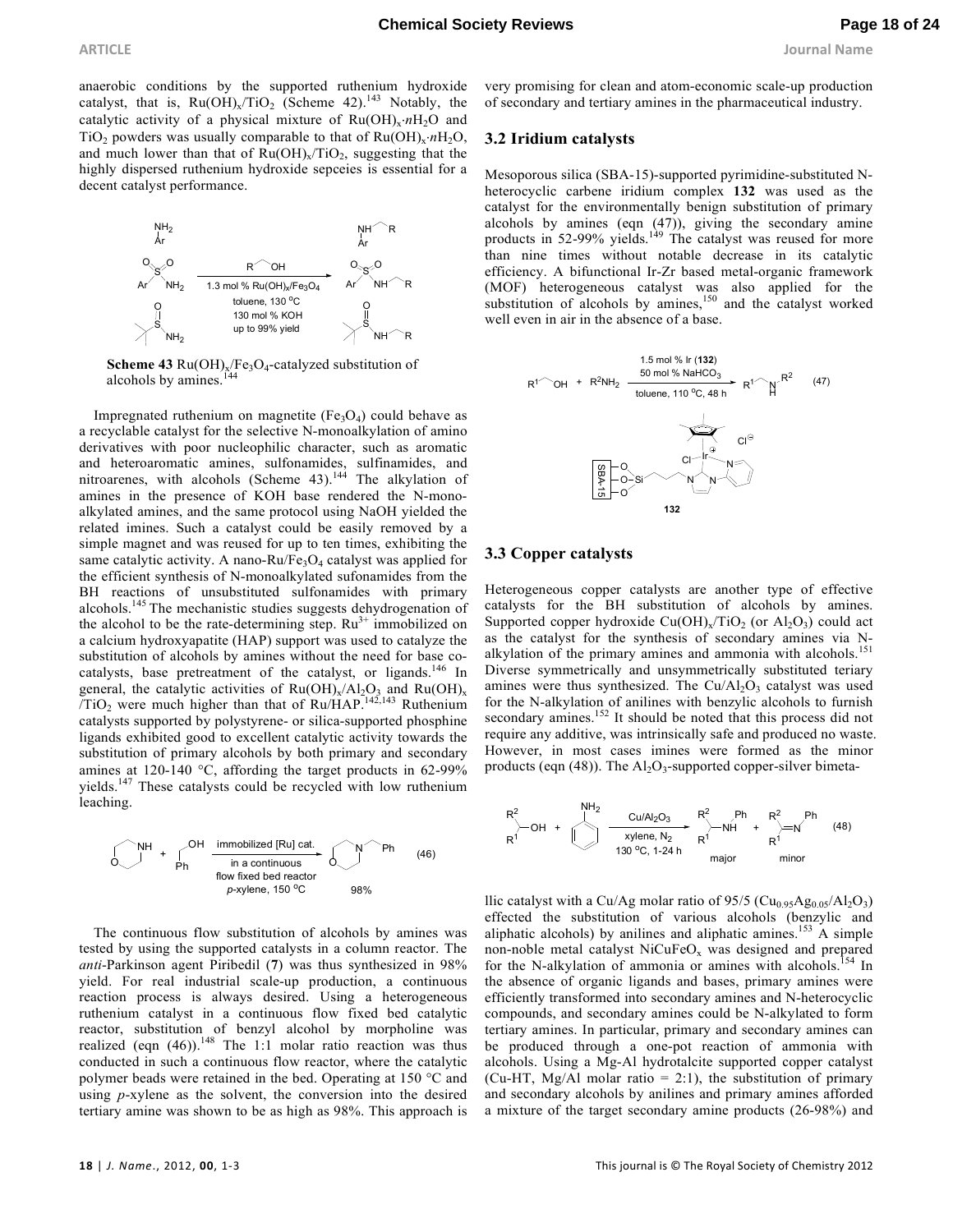**Journal Name ARTICLE** 

the imine intermediates  $(2-84\%)$ .<sup>155</sup> This route is featured a solvent-, ligand-, and base-free process for clean BH production of amines and imines (eqn (49)).



#### **3.4 Silver catalysts**

The silver catalysts immobilized on various supports such as the Ag/Mo hybrid material with specific  $\text{Ag}_6\text{Mo}_{10}\text{O}_{33}$  crystal structure<sup>156</sup> and  $Ag/Al_2O_3$ <sup>157</sup> catalyzed the substitution of alcohols by amines, carboxamides, and sulfonamides. Relatively weak bases, that is,  $K_2CO_3$ ,  $Cs_2CO_3$  and  $K_3PO_4$ , were usually necessary as the additives. The reactions were conducted at up to 160 °C under solvent-free conditions by using excess of the alcohol substrates, affording the target products in up to 99% isolated yields. Silver nanoparticles generated from AgNO<sub>3</sub> and NaH were immobilized on the mixed  $Al_2O_3$ -Ga<sub>2</sub>O<sub>3</sub> supports to promote alcohol amination under mild conditions.<sup>158</sup> TEM characterization revealed a close interaction of the Ag NPs and the gallium oxide phase. Using the optimal molar ratio of alcohol:amine (2:1) this hybrid material catalyzed the reactions of primary alcohols with amines to produce the target secondary amines, imines, or amides as the products, and the product selectivity was strongly primary amine-dependent (eqn (50)).



#### **3.5 Palladium catalysts**

N-Monoalkylation of amines with alcohols occurred on  $TiO<sub>2</sub>$ loaded with palladium nanoparticles, giving secondary amines in nearly quantitative yields.<sup>159</sup> The process proceeded via tandem photocatalytic and catalytic reactions: (i) Pd-assisted alcohol oxidation on the photoactivated  $TiO<sub>2</sub>$ ; (ii) condensation of the formed aldehyde and amine on the  $TiO<sub>2</sub>$  surface; and (iii) hydrogenation of the formed imine by the surface hydrogen atoms on the Pd particles. The rate-determining step is the imine hydrogenation, and the reaction strongly depended on the size of the palladium nanoparticles. In order to reach high yields for the secondary amine products, low concentration of the starting amine substrates (50  $\mu$ mol) was applied (eqn (51)).



A new Pd-substituted octahedral molecular sieve (Pd/K-OMS-2) was prepared and employed for the direct amination of alcohols with primary amines operating under the borrowing hydrogen mechanism.<sup>160</sup> The catalyst offered full conversion and high selectivity towards N-benzylaniline in the model alkylation

reaction of aniline with benzyl alcohol at 160 °C for 3 h, producing neither of the tertiary amine nor toluene. Pd/K-OMS-2 performed as a tandem tri-functional catalyst, first oxidizing benzyl alcohol to benzaldehyde, then behaving as a Lewis acid for imine formation, and finally reducing the imine intermediate to the corresponding secondary amine. An iron oxide immobilized palladium catalyst effected the N-alkylation of amines with alcohols under base- and organic ligand-free conditions, forming secondary and tertiary amines in up to 99% isolated yields.<sup>161</sup>

Palladium nanoparticles (Pd NPs) generated *in situ* from complex (dippe) $PdMe<sub>2</sub>$  were used as the efficient catalyst for the N-alkylation of amines with aliphatic alcohols using the neat conditions, under hydrogen atmosphere.<sup>162</sup> Using short chain alcohols led to di- and trialkylated amines in >80% yields, while use of bulky alcohols afforded the corresponding mono-alkylated amines. The Pd/C/Zn system mediated the N-alkylation of quinolines with alcohols (eqn  $(52)$ ).<sup>163</sup> The reaction is featured a BH process and afforded 1,2,3,4-tetrahydro-quinolines **133** and N-alkylated tetrahydroquinolines **134** in excellent yields in one step by varying the loading of zinc dust and the category of alcohols.



### **3.6 Other metal catalysts**

By means of  $Au/TiO_2$ -VS (VS = very small, *ca.* 1.8 nm Au NPs) as the catalyst, N-alkylation of aniline with primary and secondary alcohols underwent in toluene at 120 °C under 5 atm  $N_2$  atmosphere, giving the secondary amine products in up to 95% yield.<sup>164</sup> Coupling of the two multistep catalytic cycles for



**Scheme 44**  $Au/CeO<sub>2</sub>$ -catalyzed one-pot synthesis of propargylamines.<sup>165</sup>

the one-pot synthesis of propargylamines **135** from primary amines and alcohols on the nanoparticulated gold catalyst Au/CeO<sub>2</sub> (2.5 wt % Au) was achieved (Scheme 44).<sup>165</sup> The threestep cycle (a-c) follows a BH pathway to give the Nmonoalkylated product. The nature of  $R<sup>3</sup>CHO$  and alkyne  $(R<sup>4</sup>C≡CH)$  had a critical influence on the global reaction. The best combination was to use a benzylalcohol and benzylamine for steps a-c, then a cyclic aliphatic aldehyde and an aromatic terminal alkyne for step d.

The commercially available heterogeneous bimetallic Pt-Sn/γ- $Al_2O_3$  catalyst (Pt:Sn = 1:3, 0.5 wt % Pt) exhibited a very high catalytic activity for the substitution of alcohols by amines (Scheme 45).<sup>166,167</sup> The support effect, Pt:Sn molar ratio, and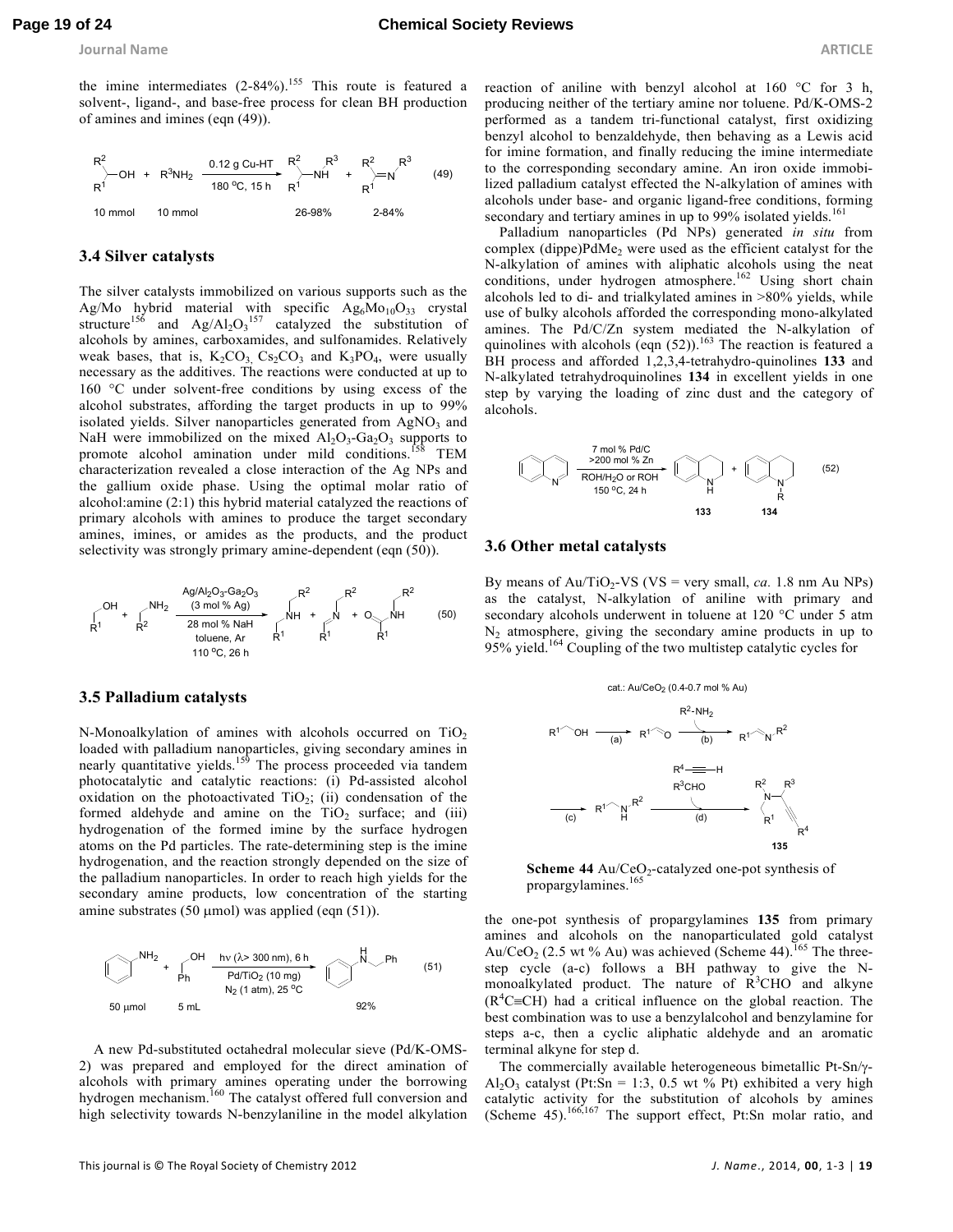**ARTICLE Journal Name**

reaction atmosphere are crucial for the high catalytic activity and selectivity. A wide substrate scope of 99 examples was presented and the target products were obtained in up to 99% isolated yields. The catalyst could be recycled for three times without loss of its catalytic activity and Pt metal leaching, demonstrating the potential for application in the direct production of secondary and tertiary amines.



99 examples, up to 99% yields

**Scheme 45** Pt-Sn/ $\gamma$ -Al<sub>2</sub>O<sub>3</sub>-catalyzed substitution of alcohols by amines.<sup>166</sup>

Nickel nanoparticles (Ni NPs) loaded on various supports have been shown diverse catalytic activity to promote N-alkylation of amines with alcohols.<sup>168-170</sup> Colloidal nickel and cobalt catalysts enabled the N-alkylation of amines with primary alcohols.<sup>1</sup> Sulfated tungstate as a heterogeneous catalyst for N-alkylation of amines with alcohols could eliminate overalkylation of the amine substrates, selectively producing N-monoalkylated higher-order amine products.<sup>172</sup>

### **4.** *Semi***-borrowing hydrogen N-heterocyclization**

In this paper, a *semi*-borrowing hydrogen sequence is defined as a process in which the initial oxidation reaction of alcohol liberates hydrogen, and the released hydrogen is not returned to the target product, but consumed by an external hydrogen acceptor or returned to a side product during the reaction (Scheme 46). Unsaturated compounds are usually used as the external hydrogen acceptors.<sup>173-175</sup>



**Scheme 46** *Semi*-borrowing hydrogen substitution of alcohols by amines.

By means of  $Ru(PPh<sub>3</sub>)<sub>3</sub>(CO)(H)<sub>2</sub>/Xantphos (96)$  as the catalyst in the presence of piperidinium acetate and crotonitrile (2.2 equiv) the reactions of primary alcohols with *o-*aminoaniline in refluxing toluene afforded benzimidazoles (**136**) in moderate to good yields (eqn  $(53)$ ).<sup>176</sup> The sacrificial agent (hydrogen acceptor), that is, crotonitrile, played a crucial role in promoting the desired reaction. A general *semi*-BH mechanism is demonstrated in Scheme 47. Ruthenium(III) complexes bearing a

cystamine-based disulfide ligand also acted the same way for the N-alkylation of *o*-substituted anilines, giving various benzazoles.



**136**  $(X = NH)$ 

**Scheme 47** *Semi*-BH mechanism for benzimidazole synthesis.<sup>176</sup>

A new version of Fischer indole synthesis wasdeveloped in which primary and secondary alcohols were catalytically oxidized in the presence of arylhydrazines **137** and protic or Lewis acids under microwave-assisted ruthenium catalysis (eqn  $(54)$ ).<sup>177</sup> Such a BH-based protocol efficiently afforded N-alkylated indoles **138**. The addition of phosphine ligands improved the yields, and use of BIPHEP (2,2′-bis(diphenylphos-phanyl)-1,1′ biphenyl) led to the best results in terms of yield and purity of the



reaction mixture. In addition, microwave irradiation significantly increased the reaction rate enhancing the final indole yields. This method provides an easy route to access functional indoles. The overall reaction was accomplished in one step, and the use of alcohols instead of aldehydes or ketones as the starting materials has shown several advantages in terms of a large selection of reagents, easy handling, and safety of the process (Scheme 48).<sup>177</sup>

Ruthenium-catalyzed *semi*-BH strategy has also been successfully applied for the conversion of primary alcohols into either 2,3-dihydroquinazolines **140** or quinazolines **141** and **142** by means of *o-*aminobenzamides and *o-*aminobenzenesulfonamides (eqn  $(55)-(57)$ ).<sup>178</sup> The addition of 20 mol % NH<sub>4</sub>Cl switched formation of the two heterocycle products. Using this protocol, the products could be purified by recrystallization from the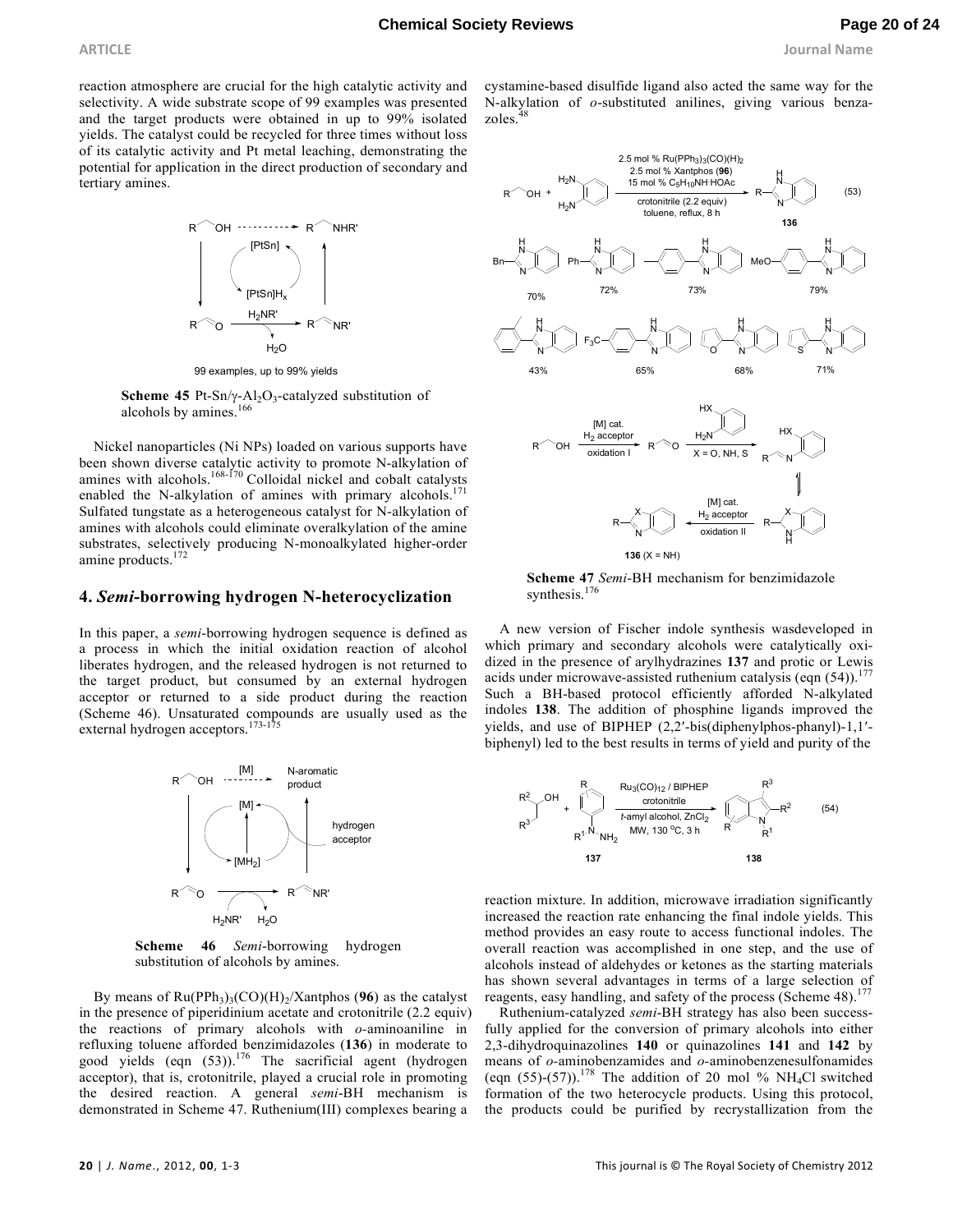reaction mixture with no need for column chromatography.







N-Unsubstituted pyrroles **144** through the ruthenium-promoted reactions of fully unmasked α-amino alcohols with ketones were synthesized. The  $\alpha$ -amino alcohol was converted to the corresponding aldehyde which underwent cyclization with the ketone substrate (Scheme 49).<sup>179</sup> One additional equivalent of the ketone acted as the hydrogen acceptor during the reaction, and the overall reaction was salt-free and externally acceptorless. This process is featured high atom-, step-, and pot-economy, and avoids usually diffucult multistep operations involving protection /deprotection.



**Scheme 49** Salt-free synthesis of pyrroles.<sup>179</sup>

#### **5. Summary and outlook**

The advances in transition metal-catalyzed "borrowing hydrogen" substitution of alcohols by N-nucleophiles (or N-alkylation of amines and related compounds with alcohols) since 2009 has been summarized. Diverse homogeneous organometallic and heterogeneous transition metal catalyst systems, challenging substrates such as amides and ammonia, transformations in aqueous phase, and asymmetric "BH" processes as well as scaleup preparation of industrially useful compounds are presented. Suitable discussions of the "BH" or "HA" strategy will bring chemists some new principles for activating substrates and establishing promising green processes to replace the relevant traditional synthetic methods for C-N bond formation.<sup>180-183</sup>

### **6. Acknowledgements**

We are grateful to the National Basic Research Program of China (2015CB856600) and the National Natural Science Foundation of China (21472185) for support of this work.

# **7. References**

- 1 C. S. Yeung and V. M. Dong, *Chem. Rev.*, 2011, **111**, 1215-1292.
- 2 F. Aloso, F. Foubelo, J. C. González-Gómez, R. Martínez, D. J. Ramón, P. Riente and M. Yus, *Mol. Divers.*, 2010, **14**, 411-424.
- 3 R. Grigg, T. R. B. Mitchell, S. Sutthivaiyakit and N. Tongpenyai, *J. Chem. Soc., Chem. Commun*., 1981, 611-612.
- 4 Y. Watanabe, Y. Tsuji and Y. Ohsugi, *Tetrahedron Lett*., 1981, **22**, 2667-2670.
- 5 M. G. Edwards, R. F. R. Jazzar, B. M. Paine, D. J. Shermer, M. K. Whittlesey, J. M. J. Williams and D. D. Edney, *Chem. Commun*., 2004, 90-91.
- 6 M. H. S. A. Hamid, P. A. Slatford and J. M. J. Williams, *Adv. Synth. Catal*., 2007, **349**, 1555-1575.
- 7 T. D. Nixon, M. K. Whittlesey and J. M. J. Williams, *Dalton Trans*., 2009, 753-762.
- 8 A. J. A. Watson and J. M. J. Williams, *Science*, 2010, **329**, 635-636.
- 9 R. H. Crabtree, *Organometallics*, 2011, **30**, 17-19.
- 10 J. Schranck, A. Tlili and M. Beller, *Angew. Chem., Int. Ed*., 2013, **52**, 7642-7644.
- 11 G. Guillena, D. J. Ramón and M. Yus, *Angew. Chem., Int. Ed*., 2007, **46**, 2358-72364.
- 12 G. Guillena, D. J. Ramón and M. Yus, *Chem. Rev*., 2010, **110**, 1611- 1641.
- 13 S. Bahn, S. Imm, L. Neubert, M. Zhang, H. Neumann and M. Beller, *ChemCatChem*, 2011, **3**, 1853-1864.
- 14 Q. Xu and Q. Li, *Chin. J. Org. Chem*., 2013, **33**, 18-35.
- 15 P. J. Dunn, K. K. (Mimi) Hii, M. J. Krische and M. T. Williams, *Sustainable Catalysis: Challenges and Practices for the Pharmaceutical and Fine Chemical Industries*. Wiley, 2013.
- 16 C. Gunanathan and D. Milstein, *Science*, 2013, **341**, 249-251.
- 17 M. Pera-Titus and F. Shi, *ChemSusChem*, 2014, **7**, 720-722.
- 18 J. M. Ketcham, I. Shin, T. P. Montgomery and M. J. Krische, *Angew. Chem., Int. Ed*., 2014, **53**, 9142-9150.
- 19 S. B. Han, I. S. Kim and M. J. Krische, *Chem. Commun*., 2009, 7278- 7287.
- 20 J. Moran and M. J. Krische, *Pure Appl. Chem*., 2012, **84**, 1729-1739.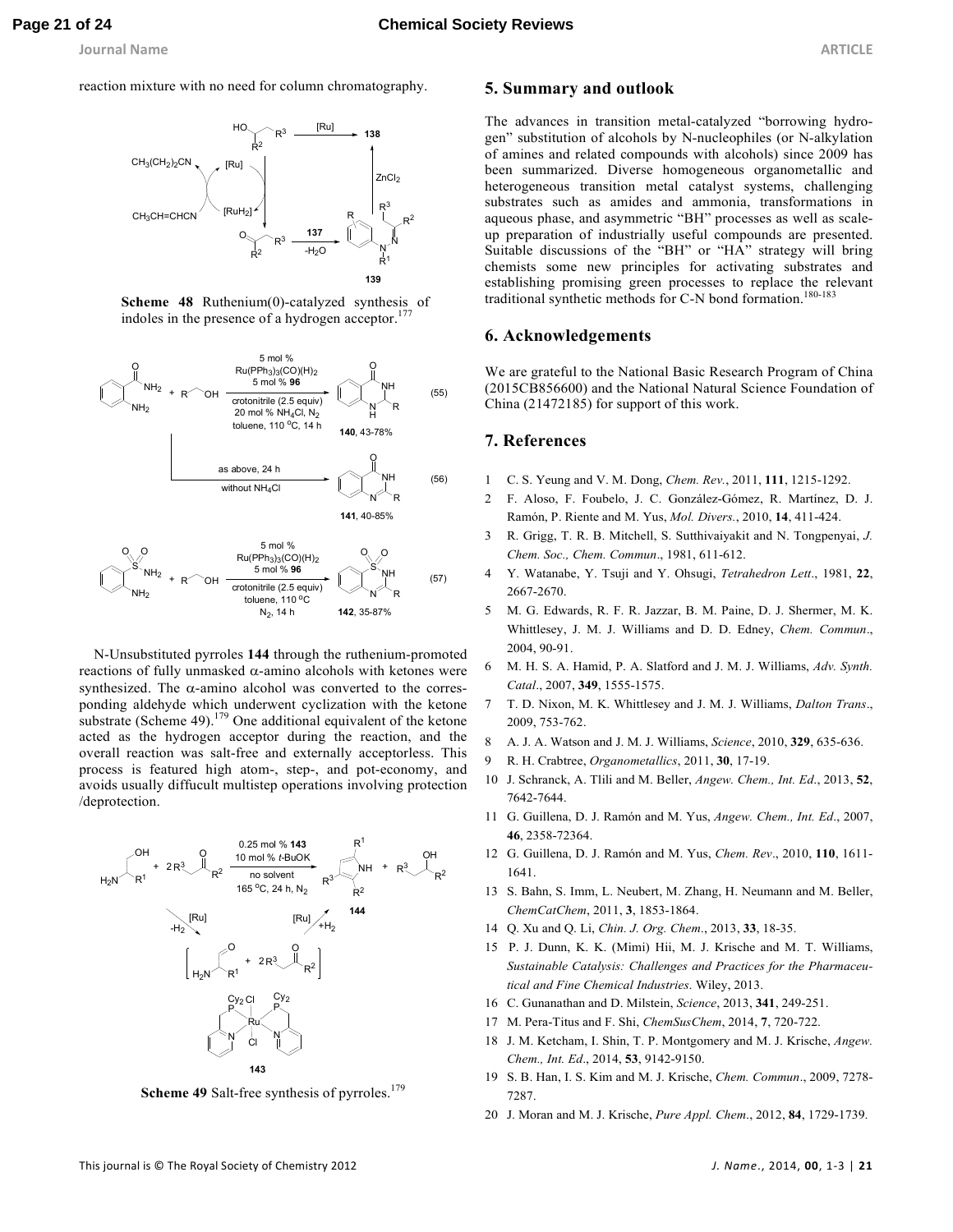- 21 J. R. Zbieg, E. Yamaguchi, E. L. McInturff and M. J. Krische, *Science*, 2012, **336**, 324-327.
- 22 J. Moran, A. Preetz, R. A. Mesch and M. J. Krische, *Nat. Chem*., 2011, **3**, 287-290.
- 23 R. N. Salvatore, C. H. Yoon and K. W. Jung, *Tetrahedron,* 2001, **57**, 7785-7811.
- 24 M. H. S. A. Hamid, C. L. Allen, G. W. Lamb, A. C. Maxwell, H. C. Maytum, A. J. A. Watson and J. M. J. Williams, *J. Am. Chem. Soc*., 2009, **131**, 1766-1774.
- 25 A. J. A. Watson, A. C. Maxwell and J. M. J. Williams, *J. Org. Chem*., 2011, **76**, 2328-2331.
- 26 G. W. Lamb, A. J. A. Watson, K. E. Jolley, A. C. Maxwell and J. M. J. Williams, *Tetrahedron Lett*., 2009, **50**, 3374-3377.
- 27 P. Ribière, V. Declerck, J. Martinez and F. Lamaty, *Chem. Rev*., 2006, **106**, 2249-2269.
- 28 S. Bähn, A. Tillack, S. Imm, K. Mevius, D. Michalik, D. Hollmann, L. Neubert and M. Beller, *ChemSusChem*, 2009, **2**, 551-557.
- 29 D. Hollmann, A. Tillack, D. Michalik, R. Jackstell and M. Beller, *Chem. Asian J*., 2007, **2**, 403-410.
- 30 B. Sundararaju, Z. Tang, M. Achard, G. V. M. Sharma, L. Toupet and C. Bruneau, *Adv. Synth. Catal.*, 2010, **352**, 3141-3146.
- 31 S. Bähn, S. Imm, K. Mevius, L. Neubert, A. Tillack, J. M. J. Williams and M. Beller, *Chem.–Eur. J*., 2010, **16**, 3590-3593.
- 32 J. Y. Luo, M. Y. Wu, F. H. Xiao and G. J. Deng, *Tetrahedron Lett*., 2011, **52**, 2706-2709.
- 33 M. Zhang, S. Imm, S. Bähn, H. Neumann and M. Beller, *Angew. Chem., Int. Ed*., 2011, **50**, 11197-11201.
- 34 M. M. Chen, M. Zhang, F. Xie, X. T. Wang and H. F. Jiang, *ChemCatChem*., 2014, **6**, 2993-2997.
- 35 A. B. Enyong and B. Moasser, *J. Org. Chem*., 2014, **79**, 7553-7563.
- 36 S. Agrawal, M. Lenormand and B. Martín-Matute, *Org. Lett*., 2012, **14**, 1456-1459.
- 37 R. Ramachandran, G. Prakash, S. Selvamurugan, P. Viswanathamurthi, J. G. Malecki and V. Ramkumar, *Dalton Trans*., 2014, **43**, 7889-7902.
- 38 F. E. Fernández, M. C. Puerta and P. Valerga, *Organometallics*, 2012, **31**, 6868-6879.
- 39 S. Demir, F. Coşkun and İ. Özdemir, *J. Organomet. Chem.*, 2014, **755**, 134-140.
- 40 W. M. J. Ma, T. D. James and J. M. J. Williams, *Org. Lett*., 2013, **15**, 4850-4853.
- 41 M. Zhang, X. J. Fang, H. Neumann and M. Beller, *J. Am. Chem. Soc*., 2013, **135**, 11384-11388.
- 42 M. Zhang, H. Neumann and M. Beller, *Angew. Chem., Int. Ed*., 2013, **52**, 597-601.
- 43 D. Pingen, C. Müller and D. Vogt, *Angew. Chem., Int. Ed*., 2010, **49**, 8130-8133.
- 44 D. Pingen and D. Vogt, *Catal. Sci. Tecnol*., 2014, **4**, 47-52.
- 45 M. Peña-López, H. Neumann and M. Beller, *Chem.–Eur. J*., 2014, **20**, 1818-1824.
- 46 A. Rodríguez-Bárzano, J. D. A. Fonseca, A. J. Blacker and P. C. McGowan, *Eur. J. Inorg. Chem.*, 2014, 1974-1983.
- 47 J. D. Moseley and P. M. Murray, *J. Chem. Technol. Biotechnol.*, 2014, **89**, 623-632.
- 48 G. Prakash, R. Ramachandran, M. Nimala, P. Viswanathamurthi and W. Linert, *Monatsh. Chem*., 2014, **145**, 1903-1912.
- 49 O. Saidi and J. M. J. Williams, *Iridium Catalysis, Topics in Organometallics Chemistry*. 2011, **34**, 77-106.
- 50 R. Corberán, E. Mas-Marzá and E. Peris, *Eur. J. Inorg. Chem*., 2009, 1700-1716.
- 51 A. Prades, R. Corberán, M. Poyatos and E. Peris, *Chem.–Eur. J*., 2008, **14**, 11474-11479.
- 52 A. Bartoszewicz, R. Marcos, S. Sahoo, A. K. Inge, X. Zou and B. Martín-Matute, *Chem.–Eur. J*., 2012, **18**, 14510-14519.
- 53 S. Bhat and V. Sridharan, *Chem. Commun*., 2012, **48**, 4701-4703.
- 54 Y.-H. Chang, Y. Nakajima and F. Ozawa, *Organometallics*, 2013, **32**, 2210-2215.
- 55 A. Wetzel, S. Wöckel, M. Schelwies, M. K. Brinks, F. Rominger, P. Hofmann and M. Limbach, *Org. Lett*., 2013, **15**, 266-269.
- 56 J.-Q. Li and P. G. Andersson, *Chem. Commun*., 2013, **49**, 6131-6133.
- 57 S. Ruch, T. Irrgang and R. Kempe, *Chem.–Eur. J*., 2014, **20**, 13279- 13285.
- 58 K.-i. Fujita, A. Komatsubara and R. Yamaguchi, *Tetrahedron*, 2009, **65**, 3624-3628.
- 59 M. W. Zhu, K.-i. Fujita and R. Yamaguchi, *Org. Lett*., 2010, **12**, 1336-1339.
- 60 F. Li, J. J. Xie, H. X. Shan, C. L. Sun and L. Chen, *RSC Adv*., 2012, **2**, 8645-8652.
- 61 F. Li, C. L. Sun, H. X. Shan, X. Y. Zou and J. J. Xie, *ChemCatChem*, 2013, **5**, 1543-1552.
- 62 B. Blank, S. Michlik and R. Kempe, *Chem.–Eur. J*., 2009, **15**, 3790- 3799.
- 63 S. Michlik and R. Kempe, *Chem.–Eur. J*., 2010, **16**, 13193-13198.
- 64 S. Michlik, T. Hille and R. Kempe, *Adv. Synth. Catal*., 2012, **354**, 847-862.
- 65 F. Li, Q. K. Kang, H. X. Shan, L. Chen and J. J. Xie, *Eur. J. Org. Chem*., 2012, 5085-5092.
- 66 F. Li, L. Chen, Q. K. Kang, J. G. Cai and G. J. Zhu, *New J. Chem*., 2013, **37**, 624-631.
- 67 W. X. Zhang, X. C. Dong and W. L. Zhao, *Org. Lett*., 2011, **13**, 5386-5389.
- 68 H. Aramoto, Y. Obora and Y. Ishii, *J. Org. Chem*., 2009, **74**, 628-633.
- 69 S. F. Liu, M. Rebros, G. Stephens and A. C. Marr, *Chem. Commun*., 2009, 2308-2310.
- 70 M. Tursky, L. L. R. Lorentz-Petersen, L. B. Olsen and R. Madsen, *Org. Biomol. Chem*., 2010, **8**, 5576-5582.
- 71 K. D. Yuan, F. Jiang, Z. Sahli, M. Achard, T. Roisnel and C. Bruneau, *Angew. Chem., Int. Ed.*, 2012, **51**, 8876-8880.
- 72 I. Cumpstey, S. Agrawal, K. E. Borbas and B. Martín-Matute, *Chem. Commun*., 2011, **47**, 7827-7829.
- 73 M A. Berliner, S. P. A. Dubant, T. Makowski, K. Ng, B. Sitter, C. Wager and Y. S. Zhang, *Org. Process Res. Dev*., 2011, **15**, 1052- 1062.
- 74 A. C. Marr, *Catal. Sci. Technol*., 2012, **2**, 279-287.
- 75 C. Crotti, E. Farnetti, S. Licen, P. Barbieri and G. Pitacco, *J. Mol. Catal. A: Chem*., 2014, **382**, 64-70.
- 76 J. Lee, S. Muthaiah, and S. H. Hong, *Adv. Synth. Catal*., 2014, **356**, 2653-2660.
- 77 F. Shi, M. K. Tse, X. J. Cui, D. Gördes, D. Michalik, K. Thurow, Y. Q. Deng and M. Beller, *Angew. Chem., Int. Ed*., 2009, **48**, 5912-5915.
- 78 X. J. Cui, F. Shi, M. K. Tse, D. Gordes, K. Thurow, M. Beller and Y. Q. Deng, *Adv. Synth. Catal*., 2009, **351**, 2949-2958.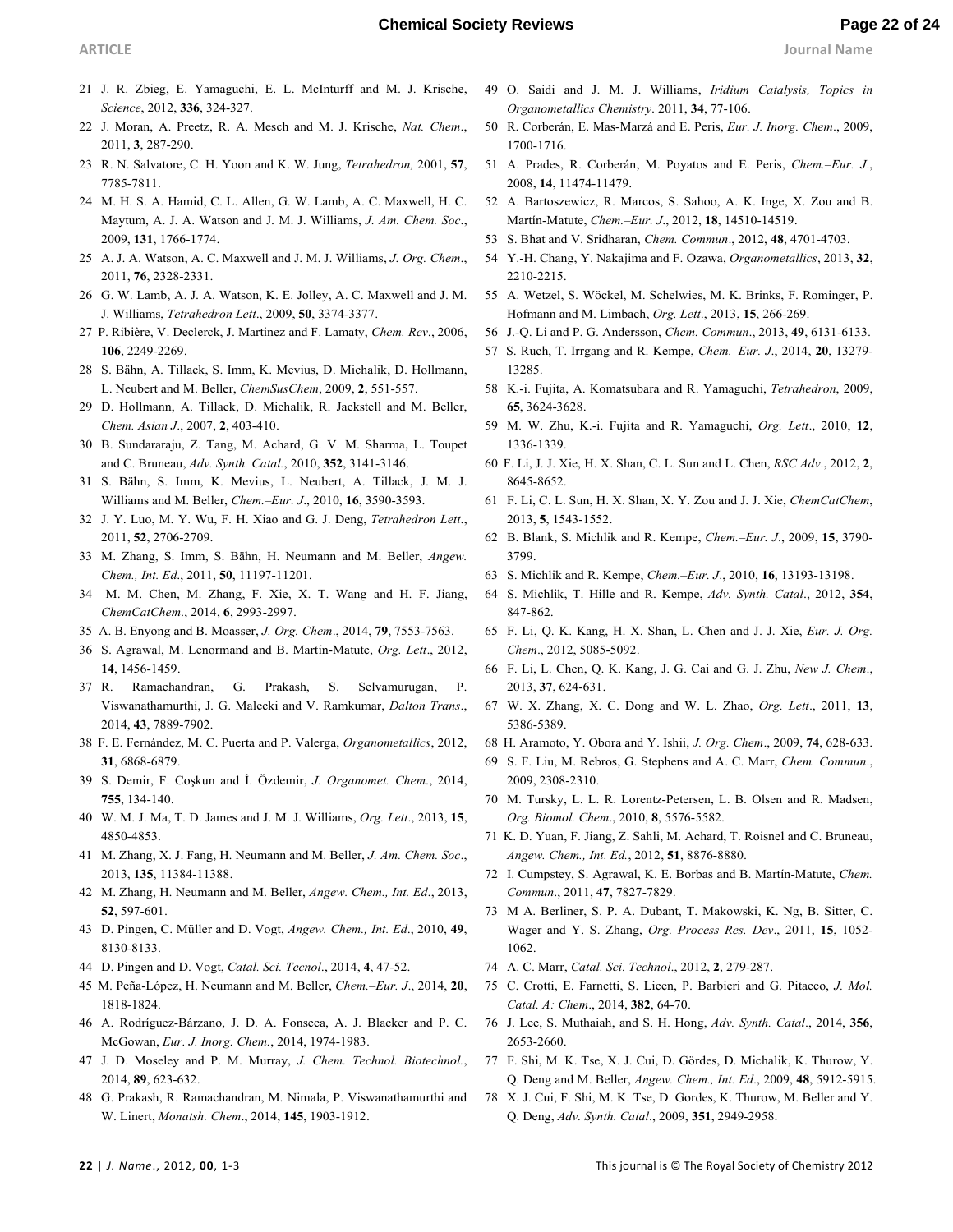### **Page 23 of 24 Chemical Society Reviews**

- 
- 79 A. Martínez-Asencio, D. J. Ramón and M. Yus, *Tetrahedron Lett*., 2010, **51**, 325-327.
- 80 A. Martínez-Asencio, D. J. Ramón and M. Yus, *Tetrahedron*, 2011, **67**, 3140-3149.
- 81 F. Li, H. X. Shan, Q. K. Kang and L. Chen, *Chem. Commun*., 2011, **47**, 5058-5060.
- 82 G.-M. Zhao, H.-L. Liu, D.-d. Zhang, X.-R. Huang and X. Yang, *ACS Catal*., 2014, **4**, 2231-2240.
- 83 R. Martínez, D. J. Ramón and M. Yus, *Org. Biomol. Chem*. 2009, **7**, 2176-2181.
- 84 X. J. Cui, F. Shi, Y. Zhang and Y. Q. Deng, *Tetrahedron Lett*., 2010, **51**, 2048-2051.
- 85 Y. S. Zhao, S. W. Foo and S. Saito, *Angew. Chem., Int. Ed*., 2011, **50**, 3006-3009.
- 86 T. Yan, B. L. Feringa and K. Barta, *Nat. Commun*., 2014, **5**, 5602.
- 87 D. Banerjee, R. V. Jagadeesh, K. Junge, H. Junge and M. Beller, *ChemSusChem*, 2012, **5**, 2039-2044.
- 88 D. Banerjee, R. V. Jagadeesh, K. Junge, H. Junge and M. Beller, *Angew. Chem., Int. Ed*., 2012, **51**, 11556-11560.
- 89 A. Martinez-Asencio, M. Yus and D. J. Ramon, *Synthesis*, 2011, **22**, 3730-3740.
- 90 X. C. Yu, L. Jiang, Q. Li, Y. Y. Xie and Q. Xu, *Chin. J. Chem*., 2012, **30**, 2322-2332.
- 91 T. T. Dang, B. Ramalingam, S. P. Shan and A. M. Seayad, *ACS Catal*., 2013, **3**, 2536-2540.
- 92 M. Bertoli, A. Choualeb, A. J. Lough, B. Moore, D. Spasyuk and D. G. Gusev, *Orgaometallics*, 2011, **30**, 3479-3482.
- 93 M. Bertoli, A. Choualeb, D. G. Gusev, A. J. Lough, Q. Major and B. Moore, *Dalton Trans.*, 2011, **40**, 8941-8949.
- 94 A. Abdukader, H. M. Jin, Y. X. Cheng and C. J. Zhu, *Tetrahedron Lett*., 2014, **55**, 4172-4174.
- 95 C. Z. Liu, S. H. Liao, Q. Li, S. L. Feng, Q. Sun, X. C. Yu and Q. Xu, *J. Org. Chem*., 2011, **76**, 5759-5773.
- 96 X. C. Yu, C. Z. Liu, L. Jiang and Q. Xu, *Org. Lett*., 2011, **13**, 6184- 6187.
- 97 A. Mehta, Thaker, V. Londhe and S. R. Nandan, *Appl. Catal. A: Gen*., 2014, **478**, 241-251.
- 98 J. A. Mata, F. E. Hahn and E. Peris, *Chem. Sci*., 2014, **5**, 1723-1732.
- 99 H. W. Yang, R. F. Mao, C. C. Luo, C. X. Lu and G. B. Cheng, *Tetrahedron*, 2014, **70**, 8829-8835.
- 100 C. Gunanathan and D. Milstein, *Angew. Chem., Int. Ed*., 2008, **47**, 8661-8664.
- 101 S. Imm, S. Bähn, L. Neubert, H. Neumann and M. Beller, *Angew. Chem., Int. Ed*., 2010, **49**, 8126-8129.
- 102 S. Imm, S. Bähn, M. Zhang, L. Neubert, H. Neumann, F. Klasovsky, J. Pfeffer, T. Haas and M. Beller, *Angew. Chem., Int. Ed.*, 2011, **50**, 7599-7603.
- 103 W. Baumann, A. Spannenberg, J. Pfeffer, T. Haas, A. Köckritz, A. Martin and J. Deutsch, *Chem.–Eur. J.*, 2013, **19**, 17702-17706.
- 104 A. E. W. Ledger, M. F. Mahon, M. K. Whittlesey and J. M. J. Williams, *Dalton Trans*., 2009, 6941-6947.
- 105 X. Ye, P. N. Plessow, M. K. Brinks, M. Schelwies, T. Schaub, F. Rominger, R. Paciello, M. Limbach and P. Hofmann, *J. Am. Chem. Soc*., 2014, **136**, 5923-5929.
- 106 D. Pingen, M. Lutz and D. Vogt, *Organometallics*, 2014, **33**, 1623- 1629.
- 107 L. J. Hounjet, M. J. Ferguson and M. Cowie, *Organometallics*, 2011, **30**, 4108-4114.
- 108 D. Pingen, T. Lebl, M. Lutz, G. S. Nichol, P. C. J. Kamer and D. Vogt, *Organometallics*, 2014, 33, 2798-2805.
- 109 R. Kawahara, K.-i. Fujita and R. Yamaguchi, *J. Am. Chem. Soc*., 2010, **132**, 15108-15111.
- 110 S. Wöckel, P. Plessow, M. Schelwies, M. K. Brinks, F. Rominger, P. Hofmann and M. Limbach, *ACS Catal*., 2014, **4**, 152-161.
- 111 T. Takanashi, M. Tamura, Y. Nakagawa and K. Tomishige, *RSC Adv*., 2014, **4**, 28664-28672.
- 112 T. Takanashi, M. Tamura, Y. Nakagawa and K. Tomishige, *Chem. Lett*., 2014, **43**, 822-824.
- 113 C. Segarra, E. Mas-Marzá, J. A. Mata and E. Peris, *Adv. Synth. Catal*., 2011, **353**, 2078-2084.
- 114 R. Yamaguchi, S. Kawagoe, C. Asai and K.-i. Fujita, *Org. Lett*., 2008, **10**, 181-184.
- 115 O. Saidi, A. J. Blacker, G. W. Lamb, S. P. Marsden, J. E. Taylor and J. M. J. Williams, *Org. Process Res. Dev*., 2010, **14**, 1046-1049.
- 116 O. Saidi, A. J. Blacker, M. M. Farah, S. P. Marsden and J. M. J. Williams, *Chem. Commun*., 2010, **46**, 1541-1543.
- 117 R. Kawahara, K.-i. Fujita and R. Yamaguchi, *Adv. Synth. Catal*., 2011, **353**, 1161-1168.
- 118 J. Norinder and A. Börner, *ChemCatChem*, 2011, **3**, 1407-1409.
- 119 H. Hikawa and Y. Yokoyama, *Org. Biomol. Chem*., 2011, **9**, 4044- 4050.
- 120 P. P. Qu, C. L. Sun, J. Ma and F. Li, *Adv. Synth. Catal*., 2014, **356**, 447-459.
- 121 L. L. R. Lorentz-Petersen, L. U. Nordstrøm and R. Madsen, *Eur. J. Org. Chem*., 2012, 6752-6759.
- 122 S. Wöckel, P. Plessow, M. Schelwies, M. K. Brinks, F. Rominger, P. Hofmann and M. Limbach, *ACS Catal*., 2014, **4**, 152-161.
- 123 H. Ohta, Y. Yuyama, Y. Uozumi and Y. M. A. Yamada, *Org. Lett*. 2011, **13**, 3892-3895.
- 124 Y. M. A. Yamada, H. Ohta, Y. Yuyama and Y. Uozumi, *Synthesis*, 2013, **45**, 2093-2100.
- 125 D. Hollmann, *ChemSusChem*, 2014, **7**, 2411-2413.
- 126 L. U. Nordstrøm and R. Madsen, *Chem. Commun*., 2007, 5034-5036.
- 127 A. E. Putra, Y. Oe and T. Ohta, *Eur. J. Org. Chem*., 2013, 6146- 6151.
- 128 L. Miao, S. C. DiMaggio, H. Shu and M. L. Trudell, *Org. Lett*., 2009, **11**, 1579-1582.
- 129 Y. Zhang, C.-S. Lim, D. S. B. Sim, H.-J. Pan and Y. Zhao, *Angew. Chem., Int. Ed*., 2014, **53**, 1399-1403.
- 130 N. J. Oldenhuis, V. M. Dong and Z. B. Guan, *J. Am. Chem. Soc*., 2014, **136**, 12548-12551.
- 131 C. Feng, Y. Liu, S. M. Peng, Q. Shuai, G. J. Deng and C.-J. Li, *Org. Lett*., 2010, **12**, 4888-4891.
- 132 X. J. Cui, Y. Zhang, F. Shi and Y. Q. Deng, *Chem.–Eur. J*., 2011, **17**, 2587-2591.
- 133 S. W. Liu, R. Chen and G.-J. Deng, *Chem. Lett*., 2011, **40**, 489-491.
- 134 Y. Liu, W. Chen, C. Feng and G. J. Deng, *Chem.–Asian J*., 2011, **6**, 1142-1146.
- 135 Y. J. Xie, S. W. Liu, Y. Liu, Y. Q. Wen and G.-J. Deng, *Org. Lett*., 2012, **14**, 1692-1695.
- 136 C.-H. Tang, L. He, Y.-M. Liu, Y. Cao, H.-Y. He and K.-N, Fan, *Chem.–Eur. J*., 2011, **17**, 7172-7177.